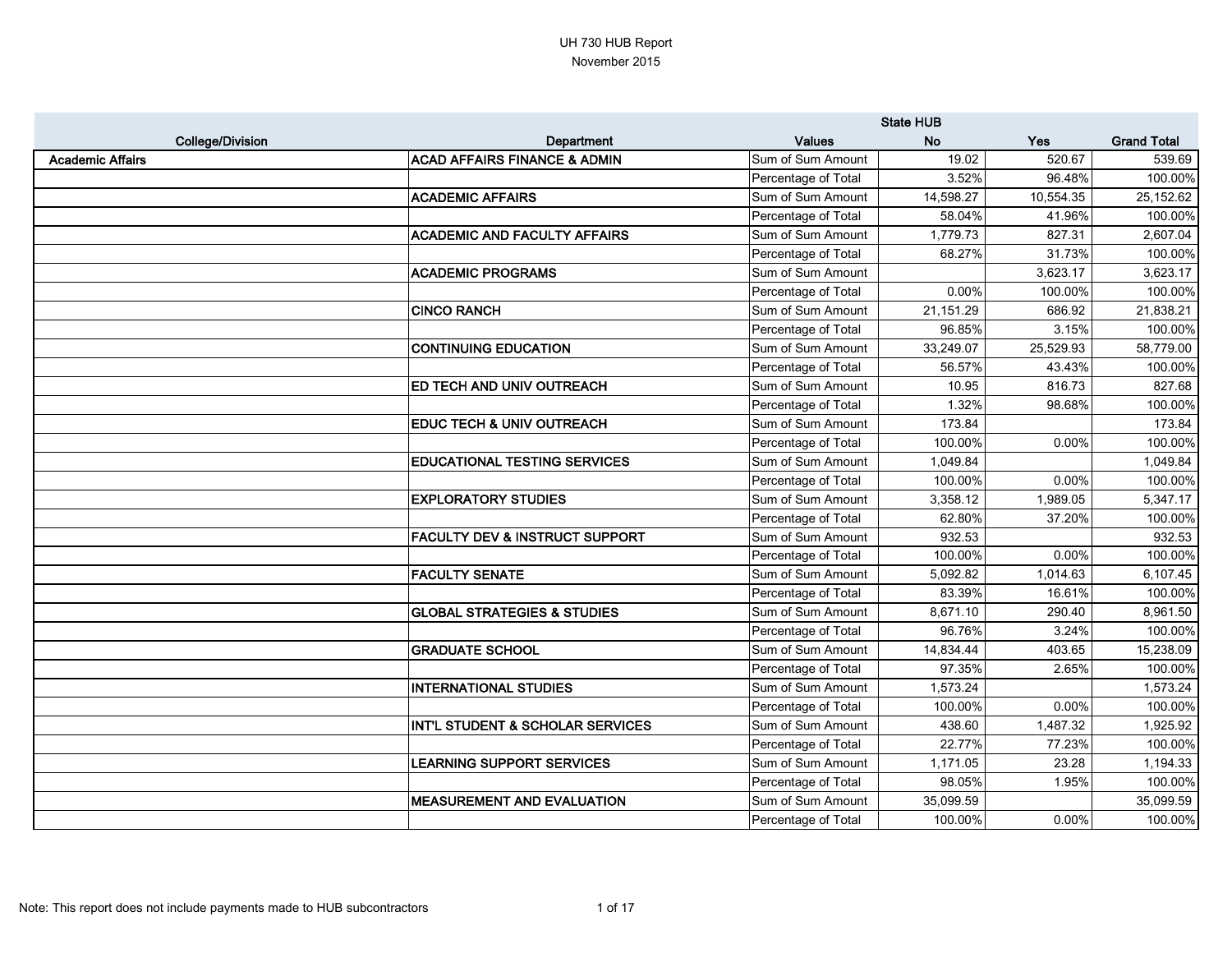|                                             |                                      |                     | <b>State HUB</b> |           |                    |
|---------------------------------------------|--------------------------------------|---------------------|------------------|-----------|--------------------|
| <b>College/Division</b>                     | Department                           | <b>Values</b>       | <b>No</b>        | Yes       | <b>Grand Total</b> |
| <b>Academic Affairs</b>                     | <b>POLICY &amp; PLANNING</b>         | Sum of Sum Amount   | 2,070.79         |           | 2,070.79           |
|                                             |                                      | Percentage of Total | 100.00%          | 0.00%     | 100.00%            |
|                                             | TRANSFER ADVISING PROGRAM            | Sum of Sum Amount   |                  | 56.86     | 56.86              |
|                                             |                                      | Percentage of Total | 0.00%            | 100.00%   | 100.00%            |
|                                             | <b>UH ENERGY</b>                     | Sum of Sum Amount   | 16,094.84        | 541.39    | 16,636.23          |
|                                             |                                      | Percentage of Total | 96.75%           | 3.25%     | 100.00%            |
|                                             | <b>UH HEALTH</b>                     | Sum of Sum Amount   | 1,002.35         |           | 1,002.35           |
|                                             |                                      | Percentage of Total | 100.00%          | 0.00%     | 100.00%            |
|                                             | UH OFF-CAMPUS SUPPORT                | Sum of Sum Amount   | 2,623.64         | 339.05    | 2,962.69           |
|                                             |                                      | Percentage of Total | 88.56%           | 11.44%    | 100.00%            |
|                                             | <b>UH SUGAR LAND</b>                 | Sum of Sum Amount   | 127,559.18       | 3,926.44  | 131,485.62         |
|                                             |                                      | Percentage of Total | 97.01%           | 2.99%     | 100.00%            |
|                                             | UNDERGRADUATE ACADEMIC AFFAIRS       | Sum of Sum Amount   | 462.26           |           | 462.26             |
|                                             |                                      | Percentage of Total | 100.00%          | 0.00%     | 100.00%            |
|                                             | UNDERGRADUATE STUDENT SUCCESS        | Sum of Sum Amount   | 821.00           | 54.88     | 875.88             |
|                                             |                                      | Percentage of Total | 93.73%           | 6.27%     | 100.00%            |
|                                             | UNDERGRADUATE STUDENT SUCCESS CTR    | Sum of Sum Amount   | 346.59           | 344.40    | 690.99             |
|                                             |                                      | Percentage of Total | 50.16%           | 49.84%    | 100.00%            |
|                                             | <b>WRITING CENTER</b>                | Sum of Sum Amount   | 751.11           |           | 751.11             |
|                                             |                                      | Percentage of Total | 100.00%          | 0.00%     | 100.00%            |
| <b>Academic Affairs Sum of Sum Amount</b>   |                                      |                     | 294,935.26       | 53,030.43 | 347,965.69         |
| <b>Academic Affairs Percentage of Total</b> |                                      |                     | 84.76%           | 15.24%    | 100.00%            |
| <b>Administration and Finance</b>           | <b>ADMINISTRATION &amp; FINANCE</b>  | Sum of Sum Amount   | 3,886.32         | 924.89    | 4,811.21           |
|                                             |                                      | Percentage of Total | 80.78%           | 19.22%    | 100.00%            |
|                                             | <b>AUXILIARY SERVICES OPERATIONS</b> | Sum of Sum Amount   | 23,090.11        | 1,447.46  | 24,537.57          |
|                                             |                                      | Percentage of Total | 94.10%           | 5.90%     | 100.00%            |
|                                             | <b>BUDGET</b>                        | Sum of Sum Amount   | 2,028.05         | 9,093.40  | 11,121.45          |
|                                             |                                      | Percentage of Total | 18.24%           | 81.76%    | 100.00%            |
|                                             | <b>BUSINESS SERVICES</b>             | Sum of Sum Amount   | 513.81           | 154.90    | 668.71             |
|                                             |                                      | Percentage of Total | 76.84%           | 23.16%    | 100.00%            |
|                                             | <b>BUSINESS SERVICES SITE II</b>     | Sum of Sum Amount   | 3,344.24         | 691.60    | 4,035.84           |
|                                             |                                      | Percentage of Total | 82.86%           | 17.14%    | 100.00%            |
|                                             | <b>CENTRAL FACILITY SERVICES</b>     | Sum of Sum Amount   | 3,392.80         | 1,028.19  | 4,420.99           |
|                                             |                                      | Percentage of Total | 76.74%           | 23.26%    | 100.00%            |
|                                             | <b>COUGAR CARD</b>                   | Sum of Sum Amount   | 3,490.98         | 49.29     | 3,540.27           |
|                                             |                                      | Percentage of Total | 98.61%           | 1.39%     | 100.00%            |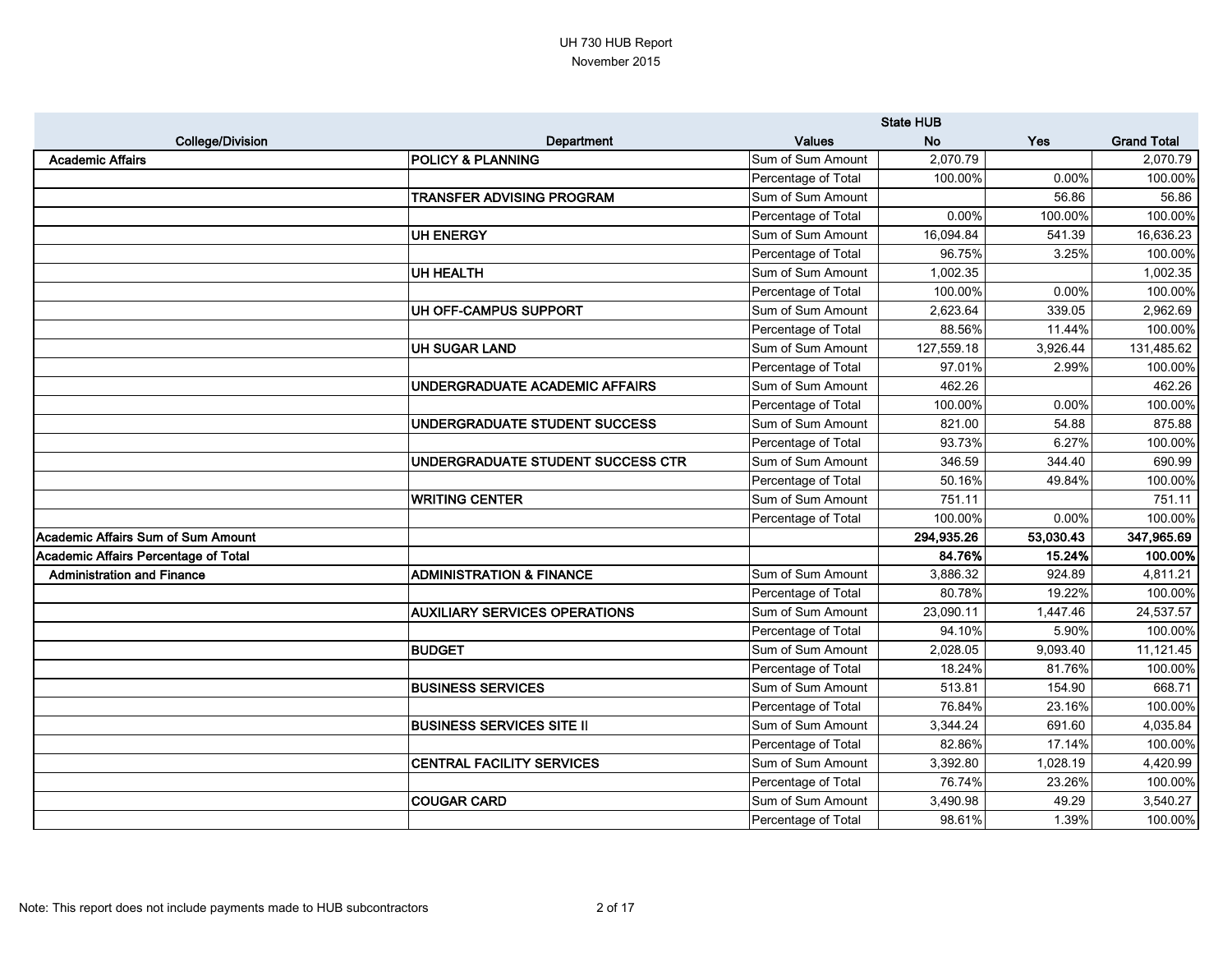|                                   |                                                     |                     | <b>State HUB</b> |            |                    |
|-----------------------------------|-----------------------------------------------------|---------------------|------------------|------------|--------------------|
| <b>College/Division</b>           | Department                                          | <b>Values</b>       | <b>No</b>        | Yes        | <b>Grand Total</b> |
| <b>Administration and Finance</b> | <b>EMERGENCY MANAGEMENT</b>                         | Sum of Sum Amount   | 271.59           | 408.60     | 680.19             |
|                                   |                                                     | Percentage of Total | 39.93%           | 60.07%     | 100.00%            |
|                                   | <b>ENTERPRISE SYSTEMS</b>                           | Sum of Sum Amount   | 720,040.34       | 46,765.28  | 766,805.62         |
|                                   |                                                     | Percentage of Total | 93.90%           | 6.10%      | 100.00%            |
|                                   | <b>ENV HEALTH &amp; LIFE SAFETY</b>                 | Sum of Sum Amount   | 2,808.91         | 338.88     | 3,147.79           |
|                                   |                                                     | Percentage of Total | 89.23%           | 10.77%     | 100.00%            |
|                                   | <b>FACILITIES MANAGEMENT</b>                        | Sum of Sum Amount   | 9,550.25         | 9,955.01   | 19,505.26          |
|                                   |                                                     | Percentage of Total | 48.96%           | 51.04%     | 100.00%            |
|                                   | <b>FACILITIES OPERATION &amp; MAINT</b>             | Sum of Sum Amount   | 80,869.87        | 3,566.03   | 84,435.90          |
|                                   |                                                     | Percentage of Total | 95.78%           | 4.22%      | 100.00%            |
|                                   | <b>FACILITIES PLANNING &amp; CONSTRUCTION</b>       | Sum of Sum Amount   | 1,494,131.80     | 115,017.50 | 1,609,149.30       |
|                                   |                                                     | Percentage of Total | 92.85%           | 7.15%      | 100.00%            |
|                                   | <b>FINANCE-A&amp;F</b>                              | Sum of Sum Amount   | 22,411.00        | 1,673.73   | 24,084.73          |
|                                   |                                                     | Percentage of Total | 93.05%           | 6.95%      | 100.00%            |
|                                   | <b>FIRE LIFE SAFETY SERVICES</b>                    | Sum of Sum Amount   | 5,379.00         | 657.22     | 6,036.22           |
|                                   |                                                     | Percentage of Total | 89.11%           | 10.89%     | 100.00%            |
|                                   | <b>HIGH PERFORMANCE &amp; COMPUTING &amp; NETWK</b> | Sum of Sum Amount   | 1,310.32         | 1,344.64   | 2,654.96           |
|                                   |                                                     | Percentage of Total | 49.35%           | 50.65%     | 100.00%            |
|                                   | <b>HUMAN RESOURCES</b>                              | Sum of Sum Amount   | 34,846.86        | 638.41     | 35,485.27          |
|                                   |                                                     | Percentage of Total | 98.20%           | 1.80%      | 100.00%            |
|                                   | <b>INST - BUSINESS SERVICES</b>                     | Sum of Sum Amount   | 128,608.47       |            | 128,608.47         |
|                                   |                                                     | Percentage of Total | 100.00%          | 0.00%      | 100.00%            |
|                                   | <b>INST - FINANCIAL ACCOUNTING</b>                  | Sum of Sum Amount   | 160.23           | 391.74     | 551.97             |
|                                   |                                                     | Percentage of Total | 29.03%           | 70.97%     | 100.00%            |
|                                   | <b>KUHA RADIO</b>                                   | Sum of Sum Amount   | 6,353.65         | 138.19     | 6,491.84           |
|                                   |                                                     | Percentage of Total | 97.87%           | 2.13%      | 100.00%            |
|                                   | <b>KUHF RADIO</b>                                   | Sum of Sum Amount   | 94,281.02        | 1,382.68   | 95,663.70          |
|                                   |                                                     | Percentage of Total | 98.55%           | 1.45%      | 100.00%            |
|                                   | <b>MINOR AND PLANNED PROJECTS</b>                   | Sum of Sum Amount   | 140,418.23       | 14,281.50  | 154,699.73         |
|                                   |                                                     | Percentage of Total | 90.77%           | 9.23%      | 100.00%            |
|                                   | <b>MINOR IN-HOUSE CONSTRUCTION</b>                  | Sum of Sum Amount   | 7,223.05         | 6,789.00   | 14,012.05          |
|                                   |                                                     | Percentage of Total | 51.55%           | 48.45%     | 100.00%            |
|                                   | <b>PARKING &amp; TRANSPORTATION OPERATIONS</b>      | Sum of Sum Amount   | 321,446.62       | 10,509.76  | 331,956.38         |
|                                   |                                                     | Percentage of Total | 96.83%           | 3.17%      | 100.00%            |
|                                   | <b>PHY PLANT-AUTOMOTIVE</b>                         | Sum of Sum Amount   | 47,553.12        | 4,275.70   | 51,828.82          |
|                                   |                                                     | Percentage of Total | 91.75%           | 8.25%      | 100.00%            |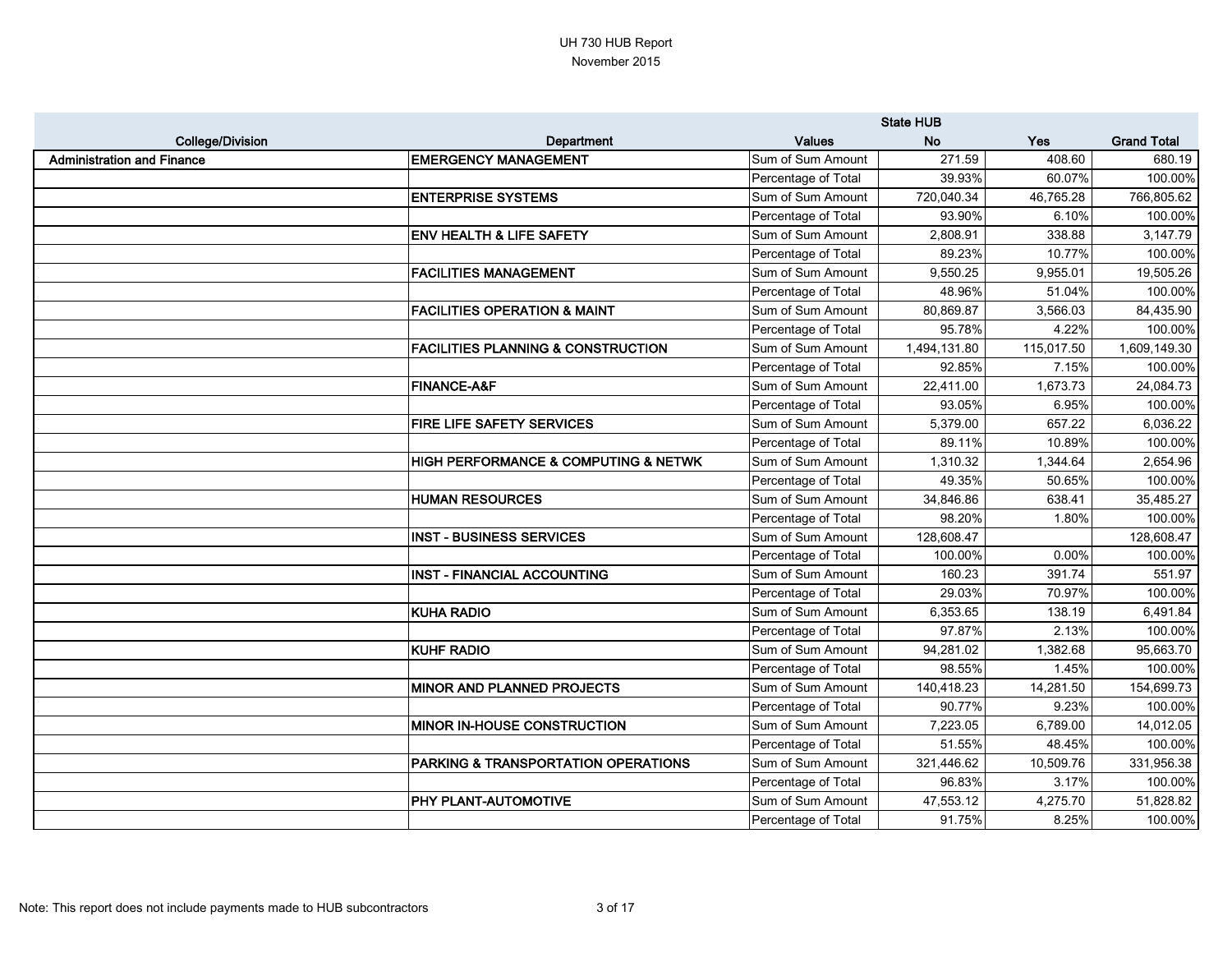|                                                |                                          |                     | <b>State HUB</b> |            |                    |
|------------------------------------------------|------------------------------------------|---------------------|------------------|------------|--------------------|
| <b>College/Division</b>                        | Department                               | <b>Values</b>       | <b>No</b>        | <b>Yes</b> | <b>Grand Total</b> |
| <b>Administration and Finance</b>              | <b>PHY PLANT-GROUNDS MAINT</b>           | Sum of Sum Amount   | 19,946.49        | 1,407.65   | 21,354.14          |
|                                                |                                          | Percentage of Total | 93.41%           | 6.59%      | 100.00%            |
|                                                | <b>PHYSICAL PLANT</b>                    | Sum of Sum Amount   | 79,626.81        | 276,611.93 | 356,238.74         |
|                                                |                                          | Percentage of Total | 22.35%           | 77.65%     | 100.00%            |
|                                                | <b>POLICE</b>                            | Sum of Sum Amount   | 197,266.91       |            | 197,266.91         |
|                                                |                                          | Percentage of Total | 100.00%          | 0.00%      | 100.00%            |
|                                                | <b>POSTAL SERVICES OPERATIONS</b>        | Sum of Sum Amount   | 24,497.48        | 50.00      | 24,547.48          |
|                                                |                                          | Percentage of Total | 99.80%           | 0.20%      | 100.00%            |
|                                                | <b>PRINTING OPERATIONS</b>               | Sum of Sum Amount   | 20,868.47        | 816.03     | 21,684.50          |
|                                                |                                          | Percentage of Total | 96.24%           | 3.76%      | 100.00%            |
|                                                | <b>PUBLIC SAFETY SYSTEMS</b>             | Sum of Sum Amount   | 4,072.33         | 556.21     | 4,628.54           |
|                                                |                                          | Percentage of Total | 87.98%           | 12.02%     | 100.00%            |
|                                                | <b>REAL ESTATE SERVICES</b>              | Sum of Sum Amount   | 36.50            |            | 36.50              |
|                                                |                                          | Percentage of Total | 100.00%          | 0.00%      | 100.00%            |
|                                                | <b>SERVICE LEVEL AGREEMENT</b>           | Sum of Sum Amount   | 110,136.28       | 132,360.59 | 242,496.87         |
|                                                |                                          | Percentage of Total | 45.42%           | 54.58%     | 100.00%            |
|                                                | <b>STUDENT BUSINESS SERVICES</b>         | Sum of Sum Amount   | 8,204.09         | 1,747.93   | 9,952.02           |
|                                                |                                          | Percentage of Total | 82.44%           | 17.56%     | 100.00%            |
|                                                | <b>TECHNOLOGY SERVICES &amp; SUPPORT</b> | Sum of Sum Amount   | 82,563.92        | 15,938.89  | 98,502.81          |
|                                                |                                          | Percentage of Total | 83.82%           | 16.18%     | 100.00%            |
|                                                | TV PUBLIC BROADCASTING                   | Sum of Sum Amount   | 143,841.52       | 1,253.30   | 145,094.82         |
|                                                |                                          | Percentage of Total | 99.14%           | 0.86%      | 100.00%            |
|                                                | UH SPORTS & ENTERTAINMENT SVC            | Sum of Sum Amount   | 904,129.75       |            | 904,129.75         |
|                                                |                                          | Percentage of Total | 100.00%          | 0.00%      | 100.00%            |
|                                                | <b>UIT SECURITY</b>                      | Sum of Sum Amount   | 318.00           | 1,641.00   | 1,959.00           |
|                                                |                                          | Percentage of Total | 16.23%           | 83.77%     | 100.00%            |
|                                                | UNIV INFORMATION TECH PROJECTS           | Sum of Sum Amount   | 58,206.10        |            | 58,206.10          |
|                                                |                                          | Percentage of Total | 100.00%          | 0.00%      | 100.00%            |
|                                                | UNIV PROPERTY SERVICES OPERATIONS        | Sum of Sum Amount   | 262,037.00       |            | 262,037.00         |
|                                                |                                          | Percentage of Total | 100.00%          | 0.00%      | 100.00%            |
|                                                | UNIVERSITY INFORMATION TECHNOLOGY        | Sum of Sum Amount   | 2,289.31         |            | 2,289.31           |
|                                                |                                          | Percentage of Total | 100.00%          | 0.00%      | 100.00%            |
| Administration and Finance Sum of Sum Amount   |                                          |                     | 5,075,451.60     | 663,907.13 | 5,739,358.73       |
| Administration and Finance Percentage of Total |                                          |                     | 88.43%           | 11.57%     | 100.00%            |
| Architecture                                   | <b>ARCHITECTURE</b>                      | Sum of Sum Amount   | 1,980.00         |            | 1,980.00           |
|                                                |                                          | Percentage of Total | 100.00%          | 0.00%      | 100.00%            |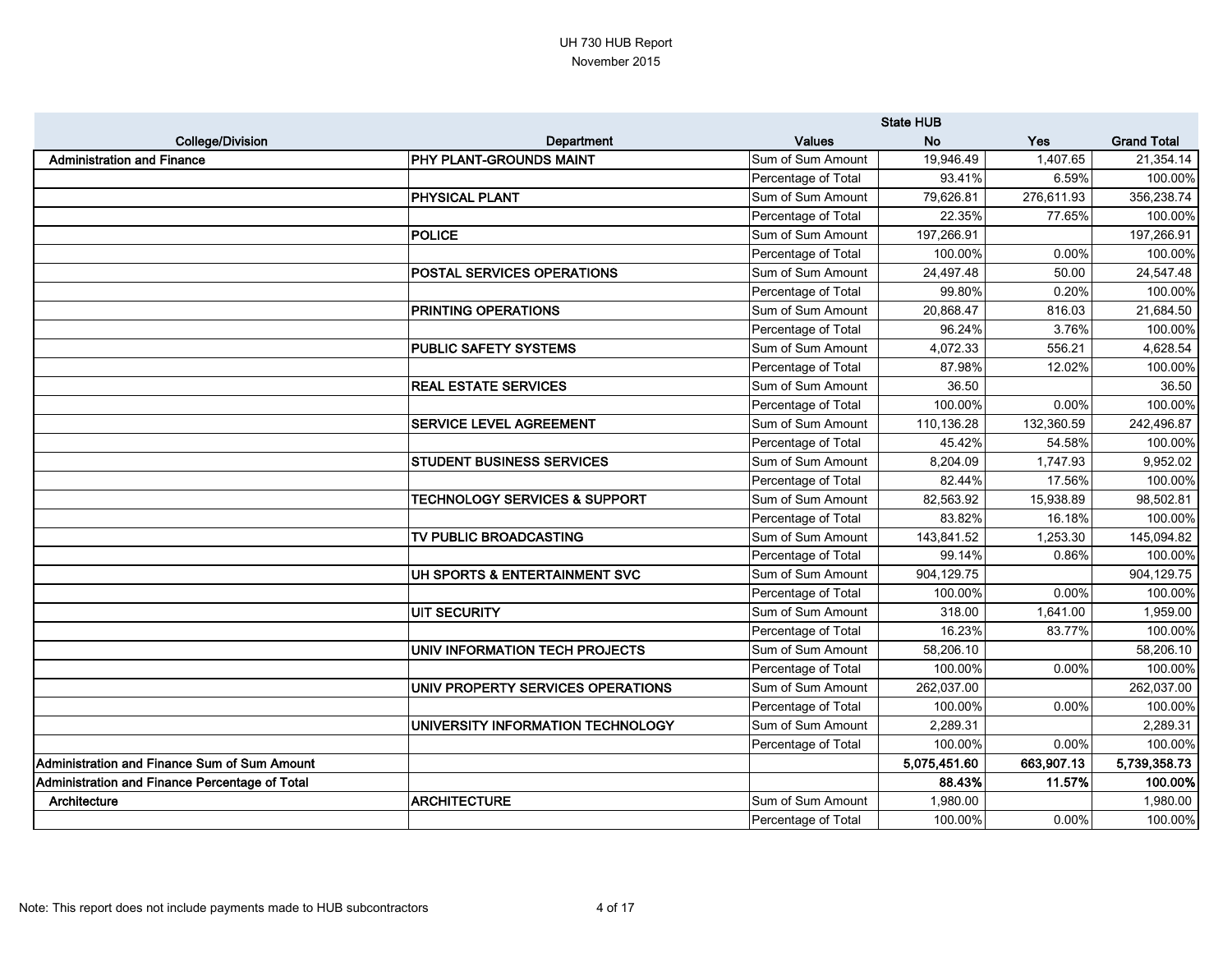|                                         |                                             |                     | <b>State HUB</b> |            |                    |
|-----------------------------------------|---------------------------------------------|---------------------|------------------|------------|--------------------|
| <b>College/Division</b>                 | Department                                  | <b>Values</b>       | <b>No</b>        | <b>Yes</b> | <b>Grand Total</b> |
| Architecture                            | <b>DEAN, ARCHITECTURE</b>                   | Sum of Sum Amount   | 41,141.80        | 2,023.67   | 43,165.47          |
|                                         |                                             | Percentage of Total | 95.31%           | 4.69%      | 100.00%            |
| <b>Architecture Sum of Sum Amount</b>   |                                             |                     | 43,121.80        | 2,023.67   | 45,145.47          |
| <b>Architecture Percentage of Total</b> |                                             |                     | 95.52%           | 4.48%      | 100.00%            |
| <b>Business Administration</b>          | <b>ACCOUNTANCY AND TAXATION</b>             | Sum of Sum Amount   | 556.77           | 488.63     | 1,045.40           |
|                                         |                                             | Percentage of Total | 53.26%           | 46.74%     | 100.00%            |
|                                         | <b>ACCOUNTING CERTIFICATE PROGRAM</b>       | Sum of Sum Amount   | 232.42           | 255.53     | 487.95             |
|                                         |                                             | Percentage of Total | 47.63%           | 52.37%     | 100.00%            |
|                                         | <b>BAUER CAREER SERVICES CTR</b>            | Sum of Sum Amount   | 25,383.29        | 4,486.77   | 29,870.06          |
|                                         |                                             | Percentage of Total | 84.98%           | 15.02%     | 100.00%            |
|                                         | <b>BAUER COMMUNICATIONS</b>                 | Sum of Sum Amount   | 11,332.80        |            | 11,332.80          |
|                                         |                                             | Percentage of Total | 100.00%          | 0.00%      | 100.00%            |
|                                         | <b>BAUER DIVISION OF TECHNOLOGY</b>         | Sum of Sum Amount   | 7,274.03         | 1,020.81   | 8,294.84           |
|                                         |                                             | Percentage of Total | 87.69%           | 12.31%     | 100.00%            |
|                                         | <b>BAUER EXTERNAL RELATIONS DEPT</b>        | Sum of Sum Amount   |                  | 254.66     | 254.66             |
|                                         |                                             | Percentage of Total | 0.00%            | 100.00%    | 100.00%            |
|                                         | <b>BAUER GRADUATE PROFESSIONAL PROGRAMS</b> | Sum of Sum Amount   | 21,339.28        | 639.99     | 21,979.27          |
|                                         |                                             | Percentage of Total | 97.09%           | 2.91%      | 100.00%            |
|                                         | <b>CTR FOR EXECUTIVE DEVELOPMENT</b>        | Sum of Sum Amount   | 1,739.05         |            | 1,739.05           |
|                                         |                                             | Percentage of Total | 100.00%          | 0.00%      | 100.00%            |
|                                         | <b>DEAN'S OFFICE, BAUER COLLEGE</b>         | Sum of Sum Amount   | 664,028.96       | 3,939.40   | 667,968.36         |
|                                         |                                             | Percentage of Total | 99.41%           | 0.59%      | 100.00%            |
|                                         | <b>DECISION AND INFORMATION SCIEN</b>       | Sum of Sum Amount   | 14,270.38        | 1,301.11   | 15,571.49          |
|                                         |                                             | Percentage of Total | 91.64%           | 8.36%      | 100.00%            |
|                                         | <b>EXECUTIVE DEGREE PROGRAMS</b>            | Sum of Sum Amount   | 36,305.56        | 8,982.93   | 45,288.49          |
|                                         |                                             | Percentage of Total | 80.17%           | 19.83%     | 100.00%            |
|                                         | <b>FINANCE-BAUER COLLEGE</b>                | Sum of Sum Amount   | 7,341.10         | 1,136.36   | 8,477.46           |
|                                         |                                             | Percentage of Total | 86.60%           | 13.40%     | 100.00%            |
|                                         | <b>MANAGEMENT-BAUER COLLEGE</b>             | Sum of Sum Amount   | 1,829.74         | 246.81     | 2,076.55           |
|                                         |                                             | Percentage of Total | 88.11%           | 11.89%     | 100.00%            |
|                                         | <b>MARKETING-BAUER COLLEGE</b>              | Sum of Sum Amount   | 766.90           | 1,226.60   | 1,993.50           |
|                                         |                                             | Percentage of Total | 38.47%           | 61.53%     | 100.00%            |
|                                         | <b>SALES EXCELLENCE INSTITUTE</b>           | Sum of Sum Amount   | 19,926.39        | 1,202.13   | 21,128.52          |
|                                         |                                             | Percentage of Total | 94.31%           | 5.69%      | 100.00%            |
|                                         | <b>SMALL BUSINESS DEV CENTER</b>            | Sum of Sum Amount   | 90,284.80        | 1,897.81   | 92,182.61          |
|                                         |                                             | Percentage of Total | 97.94%           | 2.06%      | 100.00%            |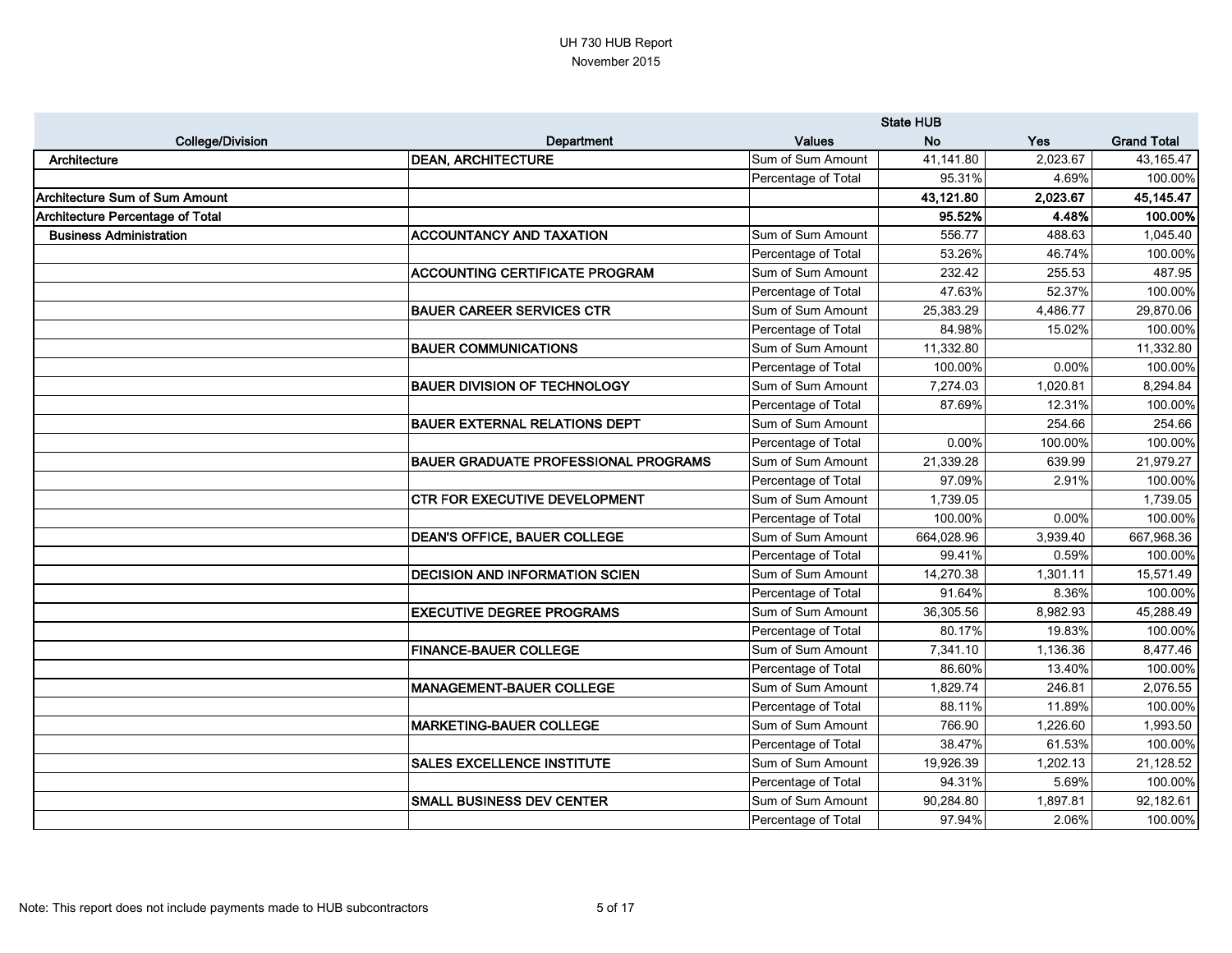|                                                    |                                       |                     | <b>State HUB</b> |            |                    |
|----------------------------------------------------|---------------------------------------|---------------------|------------------|------------|--------------------|
| <b>College/Division</b>                            | <b>Department</b>                     | <b>Values</b>       | <b>No</b>        | <b>Yes</b> | <b>Grand Total</b> |
| <b>Business Administration</b>                     | <b>UNDERGRAD BUSINESS PROG</b>        | Sum of Sum Amount   | 4,287.10         | 849.54     | 5,136.64           |
|                                                    |                                       | Percentage of Total | 83.46%           | 16.54%     | 100.00%            |
|                                                    | <b>WOLFF CTR FOR ENTREPRENEURSHIP</b> | Sum of Sum Amount   | 6,044.00         | 575.63     | 6,619.63           |
|                                                    |                                       | Percentage of Total | 91.30%           | 8.70%      | 100.00%            |
| <b>Business Administration Sum of Sum Amount</b>   |                                       |                     | 912,942.57       | 28,504.71  | 941,447.28         |
| <b>Business Administration Percentage of Total</b> |                                       |                     | 96.97%           | 3.03%      | 100.00%            |
| <b>Chancellor/President</b>                        | <b>BASEBALL</b>                       | Sum of Sum Amount   | 11,321.28        |            | 11,321.28          |
|                                                    |                                       | Percentage of Total | 100.00%          | 0.00%      | 100.00%            |
|                                                    | COMMUNITY RELATIONS & INST ACCESS     | Sum of Sum Amount   | 364.64           | 82.54      | 447.18             |
|                                                    |                                       | Percentage of Total | 81.54%           | 18.46%     | 100.00%            |
|                                                    | <b> FOOTBALL</b>                      | Sum of Sum Amount   | 143,547.38       | 12,370.63  | 155,918.01         |
|                                                    |                                       | Percentage of Total | 92.07%           | 7.93%      | 100.00%            |
|                                                    | <b>INTERCOLLEGIATE ATHLETICS</b>      | Sum of Sum Amount   | 387,946.63       | 15,141.34  | 403,087.97         |
|                                                    |                                       | Percentage of Total | 96.24%           | 3.76%      | 100.00%            |
|                                                    | <b>MEN'S BASKETBALL</b>               | Sum of Sum Amount   | 24,881.42        |            | 24,881.42          |
|                                                    |                                       | Percentage of Total | 100.00%          | 0.00%      | 100.00%            |
|                                                    | <b>MEN'S GOLF</b>                     | Sum of Sum Amount   | 4,981.15         |            | 4,981.15           |
|                                                    |                                       | Percentage of Total | 100.00%          | 0.00%      | 100.00%            |
|                                                    | <b>MEN'S TRACK AND FIELD</b>          | Sum of Sum Amount   | 12,433.66        |            | 12,433.66          |
|                                                    |                                       | Percentage of Total | 100.00%          | 0.00%      | 100.00%            |
|                                                    | <b>OFFICE EQUAL OPPORTUNITY SRVS</b>  | Sum of Sum Amount   | 307.28           | 41.85      | 349.13             |
|                                                    |                                       | Percentage of Total | 88.01%           | 11.99%     | 100.00%            |
|                                                    | <b>OFFICE OF SPECIAL EVENTS</b>       | Sum of Sum Amount   | 11,017.91        | 5,998.71   | 17,016.62          |
|                                                    |                                       | Percentage of Total | 64.75%           | 35.25%     | 100.00%            |
|                                                    | PRESIDENT                             | Sum of Sum Amount   | 10,936.85        | 4,428.62   | 15,365.47          |
|                                                    |                                       | Percentage of Total | 71.18%           | 28.82%     | 100.00%            |
|                                                    | <b>STAFF COUNCIL</b>                  | Sum of Sum Amount   | 39.37            | 35.57      | 74.94              |
|                                                    |                                       | Percentage of Total | 52.54%           | 47.46%     | 100.00%            |
|                                                    | <b>WOMEN'S BASKETBALL</b>             | Sum of Sum Amount   | 2,000.99         |            | 2,000.99           |
|                                                    |                                       | Percentage of Total | 100.00%          | 0.00%      | 100.00%            |
|                                                    | <b>WOMEN'S GOLF</b>                   | Sum of Sum Amount   | 699.27           |            | 699.27             |
|                                                    |                                       | Percentage of Total | 100.00%          | 0.00%      | 100.00%            |
|                                                    | <b>WOMEN'S SOCCER</b>                 | Sum of Sum Amount   | 3,994.36         |            | 3,994.36           |
|                                                    |                                       | Percentage of Total | 100.00%          | 0.00%      | 100.00%            |
|                                                    | <b>WOMEN'S SOFTBALL</b>               | Sum of Sum Amount   | 7,322.92         |            | 7,322.92           |
|                                                    |                                       | Percentage of Total | 100.00%          | 0.00%      | 100.00%            |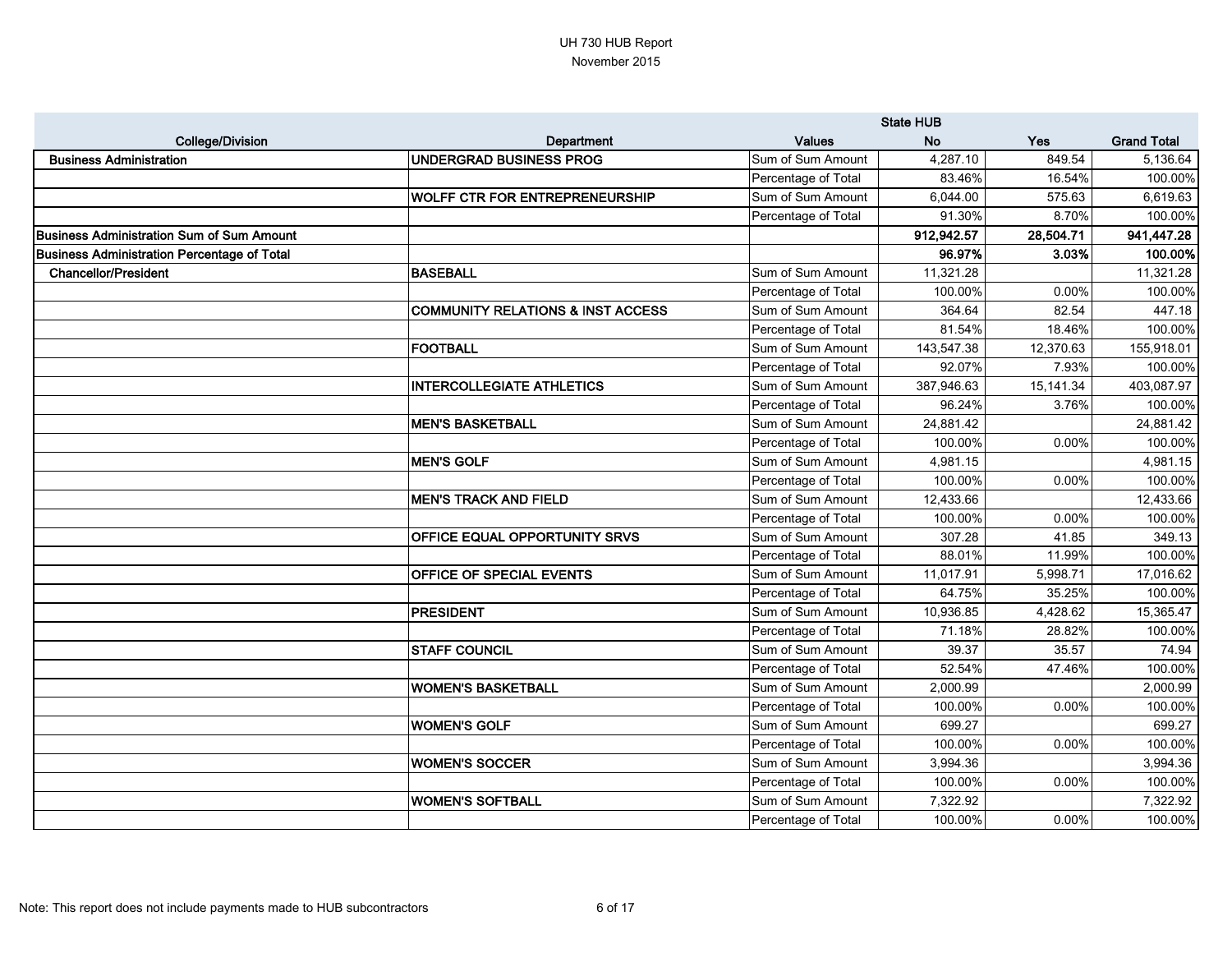|                                                 |                                             |                     | <b>State HUB</b> |           |                    |
|-------------------------------------------------|---------------------------------------------|---------------------|------------------|-----------|--------------------|
| <b>College/Division</b>                         | Department                                  | <b>Values</b>       | <b>No</b>        | Yes       | <b>Grand Total</b> |
| <b>Chancellor/President</b>                     | IWOMEN'S SWIMMING & DIVING                  | Sum of Sum Amount   | 1,098.91         |           | 1,098.91           |
|                                                 |                                             | Percentage of Total | 100.00%          | 0.00%     | 100.00%            |
|                                                 | <b>WOMEN'S TENNIS</b>                       | Sum of Sum Amount   | 1,085.69         |           | 1,085.69           |
|                                                 |                                             | Percentage of Total | 100.00%          | 0.00%     | 100.00%            |
|                                                 | <b>WOMEN'S VOLLEYBALL</b>                   | Sum of Sum Amount   | 10,598.17        |           | 10,598.17          |
|                                                 |                                             | Percentage of Total | 100.00%          | 0.00%     | 100.00%            |
| <b>Chancellor/President Sum of Sum Amount</b>   |                                             |                     | 634,577.88       | 38,099.26 | 672,677.14         |
| <b>Chancellor/President Percentage of Total</b> |                                             |                     | 94.34%           | 5.66%     | 100.00%            |
| <b>Education</b>                                | <b>ASIAN AMERICAN STUDIES</b>               | Sum of Sum Amount   | 6,959.16         | 433.41    | 7,392.57           |
|                                                 |                                             | Percentage of Total | 94.14%           | 5.86%     | 100.00%            |
|                                                 | CENTER FOR INFO TECH IN EDUCATION           | Sum of Sum Amount   | 4,529.00         |           | 4,529.00           |
|                                                 |                                             | Percentage of Total | 100.00%          | 0.00%     | 100.00%            |
|                                                 | CHARTER SCHOOL                              | Sum of Sum Amount   | 15,481.38        | 1,208.04  | 16,689.42          |
|                                                 |                                             | Percentage of Total | 92.76%           | 7.24%     | 100.00%            |
|                                                 | <b>CONSISTENCY MGMT &amp; COOP DISCIP</b>   | Sum of Sum Amount   | 472.71           | 72.00     | 544.71             |
|                                                 |                                             | Percentage of Total | 86.78%           | 13.22%    | 100.00%            |
|                                                 | <b>CURRICULUM AND INSTRUCTION</b>           | Sum of Sum Amount   | 23,381.49        | 1,427.15  | 24,808.64          |
|                                                 |                                             | Percentage of Total | 94.25%           | 5.75%     | 100.00%            |
|                                                 | <b>DEAN, EDUCATION</b>                      | Sum of Sum Amount   | 9,554.66         | 3,205.49  | 12,760.15          |
|                                                 |                                             | Percentage of Total | 74.88%           | 25.12%    | 100.00%            |
|                                                 | <b>ED LEADERSHIP &amp; POLICY STUDIES</b>   | Sum of Sum Amount   | 820.04           | 196.36    | 1,016.40           |
|                                                 |                                             | Percentage of Total | 80.68%           | 19.32%    | 100.00%            |
|                                                 | <b>PSYCH, HEALTH &amp; LEARNING SCIENCE</b> | Sum of Sum Amount   | 8,293.86         | 3,859.53  | 12,153.39          |
|                                                 |                                             | Percentage of Total | 68.24%           | 31.76%    | 100.00%            |
| <b>Education Sum of Sum Amount</b>              |                                             |                     | 69,492.30        | 10,401.98 | 79,894.28          |
| <b>Education Percentage of Total</b>            |                                             |                     | 86.98%           | 13.02%    | 100.00%            |
| Engineering                                     | <b>BIOMEDICAL ENGINEERING</b>               | Sum of Sum Amount   | 101,358.00       | 171.32    | 101,529.32         |
|                                                 |                                             | Percentage of Total | 99.83%           | 0.17%     | 100.00%            |
|                                                 | <b>CHEMICAL ENGINEERING</b>                 | Sum of Sum Amount   | 209,973.90       | 8,944.99  | 218,918.89         |
|                                                 |                                             | Percentage of Total | 95.91%           | 4.09%     | 100.00%            |
|                                                 | <b>CIVIL ENGINEERING</b>                    | Sum of Sum Amount   | 227,545.44       | 1,330.80  | 228,876.24         |
|                                                 |                                             | Percentage of Total | 99.42%           | 0.58%     | 100.00%            |
|                                                 | <b>COMPOSITE ENGR APPLICATIONS CT</b>       | Sum of Sum Amount   | 5,600.61         |           | 5,600.61           |
|                                                 |                                             | Percentage of Total | 100.00%          | 0.00%     | 100.00%            |
|                                                 | <b>CTR FOR INNOVATIVE GROUTING</b>          | Sum of Sum Amount   | 45.98            |           | 45.98              |
|                                                 |                                             | Percentage of Total | 100.00%          | 0.00%     | 100.00%            |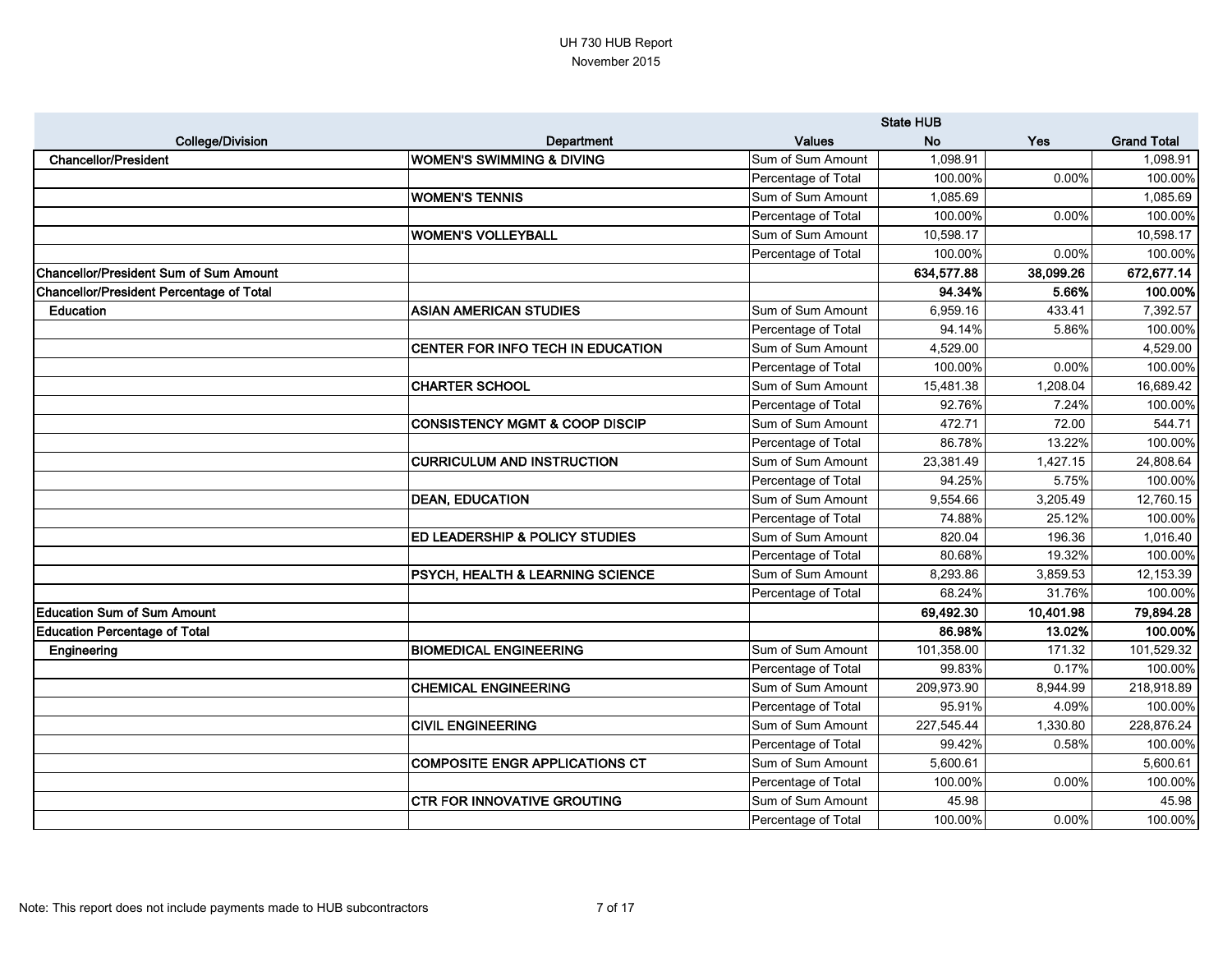|                                        |                                           |                     | <b>State HUB</b> |            |                    |
|----------------------------------------|-------------------------------------------|---------------------|------------------|------------|--------------------|
| <b>College/Division</b>                | Department                                | <b>Values</b>       | <b>No</b>        | <b>Yes</b> | <b>Grand Total</b> |
| Engineering                            | <b>DEAN, ENGINEERING</b>                  | Sum of Sum Amount   | 71,649.27        | 85,372.27  | 157,021.54         |
|                                        |                                           | Percentage of Total | 45.63%           | 54.37%     | 100.00%            |
|                                        | <b>ELECTRICAL ENGINEERING</b>             | Sum of Sum Amount   | 234,106.51       | 7,707.00   | 241,813.51         |
|                                        |                                           | Percentage of Total | 96.81%           | 3.19%      | 100.00%            |
|                                        | <b>ENGINEERING SERVICES</b>               | Sum of Sum Amount   | 1,180.00         | 95.50      | 1,275.50           |
|                                        |                                           | Percentage of Total | 92.51%           | 7.49%      | 100.00%            |
|                                        | <b>INDUSTRIAL ENGINEERING</b>             | Sum of Sum Amount   | 1,600.65         | 3,546.62   | 5,147.27           |
|                                        |                                           | Percentage of Total | 31.10%           | 68.90%     | 100.00%            |
|                                        | <b>INTEGRATED BIO &amp; NANO SYSTEM</b>   | Sum of Sum Amount   | 34,648.75        | 48.01      | 34,696.76          |
|                                        |                                           | Percentage of Total | 99.86%           | 0.14%      | 100.00%            |
|                                        | <b>MECHANICAL ENGINEERING</b>             | Sum of Sum Amount   | 82,233.16        | 2,891.60   | 85,124.76          |
|                                        |                                           | Percentage of Total | 96.60%           | 3.40%      | 100.00%            |
|                                        | NATL CTR FOR AIRBORNE LASER MAPPING       | Sum of Sum Amount   | 15,297.68        | 1,525.00   | 16,822.68          |
|                                        |                                           | Percentage of Total | 90.93%           | 9.07%      | 100.00%            |
|                                        | <b>SEVERE STORM PRED, EDU EVAC DIS</b>    | Sum of Sum Amount   | 949.80           |            | 949.80             |
|                                        |                                           | Percentage of Total | 100.00%          | 0.00%      | 100.00%            |
| <b>Engineering Sum of Sum Amount</b>   |                                           |                     | 986,189.75       | 111,633.11 | 1,097,822.86       |
| <b>Engineering Percentage of Total</b> |                                           |                     | 89.83%           | 10.17%     | 100.00%            |
| <b>Graduate College of Social Work</b> | <b>ADMISSIONS-GCSW</b>                    | Sum of Sum Amount   | 448.51           | 74.07      | 522.58             |
|                                        |                                           | Percentage of Total | 85.83%           | 14.17%     | 100.00%            |
|                                        | <b>ALUMNI, CAREER &amp; DEVELOPMENT</b>   | Sum of Sum Amount   | 1,689.62         | 546.77     | 2,236.39           |
|                                        |                                           | Percentage of Total | 75.55%           | 24.45%     | 100.00%            |
|                                        | <b>AMERICAN HUMANICS</b>                  | Sum of Sum Amount   | 856.21           |            | 856.21             |
|                                        |                                           | Percentage of Total | 100.00%          | 0.00%      | 100.00%            |
|                                        | <b>CHILD &amp; FAMILY CENTER</b>          | Sum of Sum Amount   | 3,188.37         | 1,434.76   | 4,623.13           |
|                                        |                                           | Percentage of Total | 68.97%           | 31.03%     | 100.00%            |
|                                        | <b>CTR DRUG &amp; SOCIAL POLICY RESRC</b> | Sum of Sum Amount   | 1,420.67         |            | 1,420.67           |
|                                        |                                           | Percentage of Total | 100.00%          | 0.00%      | 100.00%            |
|                                        | <b>DEAN, SOCIAL WORK</b>                  | Sum of Sum Amount   | 11,461.82        | 2,967.78   | 14,429.60          |
|                                        |                                           | Percentage of Total | 79.43%           | 20.57%     | 100.00%            |
|                                        | <b>FIELD OFFICE</b>                       | Sum of Sum Amount   | 1,450.00         |            | 1,450.00           |
|                                        |                                           | Percentage of Total | 100.00%          | 0.00%      | 100.00%            |
|                                        | <b>GCSW INFORMATION TECHNOLOGY</b>        | Sum of Sum Amount   | 3,721.27         |            | 3,721.27           |
|                                        |                                           | Percentage of Total | 100.00%          | 0.00%      | 100.00%            |
|                                        | <b>GCSW STUDENT SERVICES</b>              | Sum of Sum Amount   |                  | 42.94      | 42.94              |
|                                        |                                           | Percentage of Total | $0.00\%$         | 100.00%    | 100.00%            |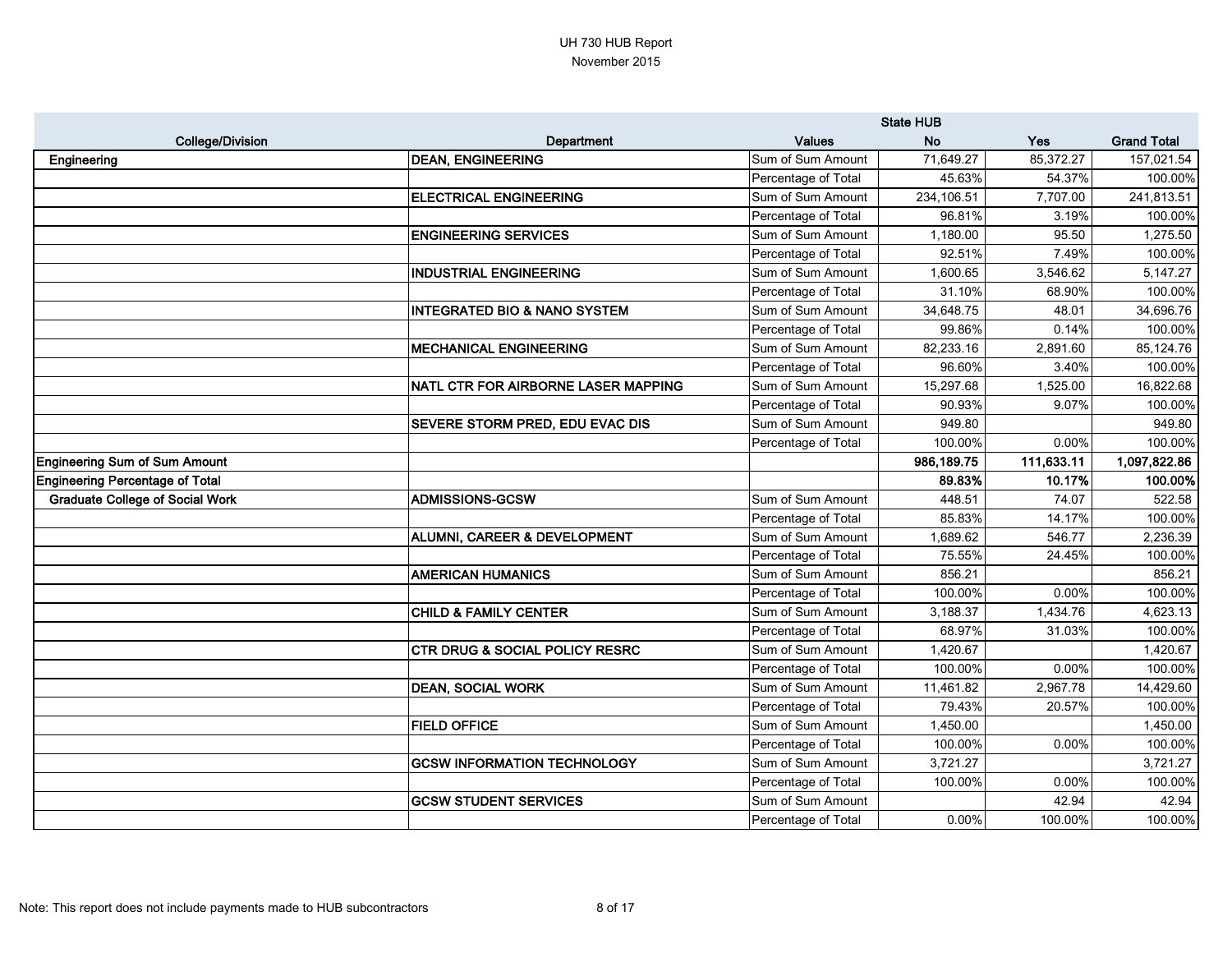|                                                     |                                           |                     | <b>State HUB</b> |            |                    |
|-----------------------------------------------------|-------------------------------------------|---------------------|------------------|------------|--------------------|
| <b>College/Division</b>                             | <b>Department</b>                         | <b>Values</b>       | <b>No</b>        | <b>Yes</b> | <b>Grand Total</b> |
| Graduate College of Social Work Sum of Sum Amount   |                                           |                     | 24,236.47        | 5,066.32   | 29,302.79          |
| Graduate College of Social Work Percentage of Total |                                           |                     | 82.71%           | 17.29%     | 100.00%            |
| <b>Honors College</b>                               | <b>DEAN, HONORS COLLEGE</b>               | Sum of Sum Amount   | 6,622.12         | 907.02     | 7,529.14           |
|                                                     |                                           | Percentage of Total | 87.95%           | 12.05%     | 100.00%            |
|                                                     | <b>FORENSICS PROGRAM</b>                  | Sum of Sum Amount   | 956.31           |            | 956.31             |
|                                                     |                                           | Percentage of Total | 100.00%          | 0.00%      | 100.00%            |
|                                                     | OFFICE OF UNDERGRADUATE RESEARCH          | Sum of Sum Amount   | 55.58            |            | 55.58              |
|                                                     |                                           | Percentage of Total | 100.00%          | 0.00%      | 100.00%            |
| Honors College Sum of Sum Amount                    |                                           |                     | 7,634.01         | 907.02     | 8,541.03           |
| Honors College Percentage of Total                  |                                           |                     | 89.38%           | 10.62%     | 100.00%            |
| <b>Hotel and Restaurant Management</b>              | <b>DEAN, HOTEL &amp; RESTAURANT MANAG</b> | Sum of Sum Amount   | 11,555.23        | 1,144.11   | 12,699.34          |
|                                                     |                                           | Percentage of Total | 90.99%           | 9.01%      | 100.00%            |
|                                                     | HOTEL AND RESTAURANT MANAGEMENT           | Sum of Sum Amount   | 512,454.71       | 53,173.73  | 565,628.44         |
|                                                     |                                           | Percentage of Total | 90.60%           | 9.40%      | 100.00%            |
| Hotel and Restaurant Management Sum of Sum Amount   |                                           |                     | 524,009.94       | 54,317.84  | 578,327.78         |
| Hotel and Restaurant Management Percentage of Total |                                           |                     | 90.61%           | 9.39%      | 100.00%            |
| <b>Law Center</b>                                   | <b>BLAKELEY INSTITUTE</b>                 | Sum of Sum Amount   | 1,798.22         | 980.03     | 2,778.25           |
|                                                     |                                           | Percentage of Total | 64.72%           | 35.28%     | 100.00%            |
|                                                     | <b>BUSINESS SERVICES, LAW</b>             | Sum of Sum Amount   | 5,149.51         | 3,421.99   | 8,571.50           |
|                                                     |                                           | Percentage of Total | 60.08%           | 39.92%     | 100.00%            |
|                                                     | <b>CAREER SERVICES, LAW</b>               | Sum of Sum Amount   | 686.59           | 136.00     | 822.59             |
|                                                     |                                           | Percentage of Total | 83.47%           | 16.53%     | 100.00%            |
|                                                     | <b>CENTER PROGRAMS, LAW</b>               | Sum of Sum Amount   | 4,791.27         | 8.15       | 4,799.42           |
|                                                     |                                           | Percentage of Total | 99.83%           | 0.17%      | 100.00%            |
|                                                     | <b>DEAN, LAW</b>                          | Sum of Sum Amount   | 885.00           | 2,094.25   | 2,979.25           |
|                                                     |                                           | Percentage of Total | 29.71%           | 70.29%     | 100.00%            |
|                                                     | <b>EXTERNAL AFFAIRS, LAW</b>              | Sum of Sum Amount   | 339.00           | 92.59      | 431.59             |
|                                                     |                                           | Percentage of Total | 78.55%           | 21.45%     | 100.00%            |
|                                                     | <b>FACILITIES, LAW</b>                    | Sum of Sum Amount   | 20,857.93        | 2,399.08   | 23,257.01          |
|                                                     |                                           | Percentage of Total | 89.68%           | 10.32%     | 100.00%            |
|                                                     | <b>FACULTY SUPPORT LAW</b>                | Sum of Sum Amount   | 5,831.47         | 3,133.15   | 8,964.62           |
|                                                     |                                           | Percentage of Total | 65.05%           | 34.95%     | 100.00%            |
|                                                     | <b>HEALTH LAW &amp; POLICY INSTITUTE</b>  | Sum of Sum Amount   | 199.00           | 588.78     | 787.78             |
|                                                     |                                           | Percentage of Total | 25.26%           | 74.74%     | 100.00%            |
|                                                     | <b>LAW FOUNDATION</b>                     | Sum of Sum Amount   | 210.09           | 254.09     | 464.18             |
|                                                     |                                           | Percentage of Total | 45.26%           | 54.74%     | 100.00%            |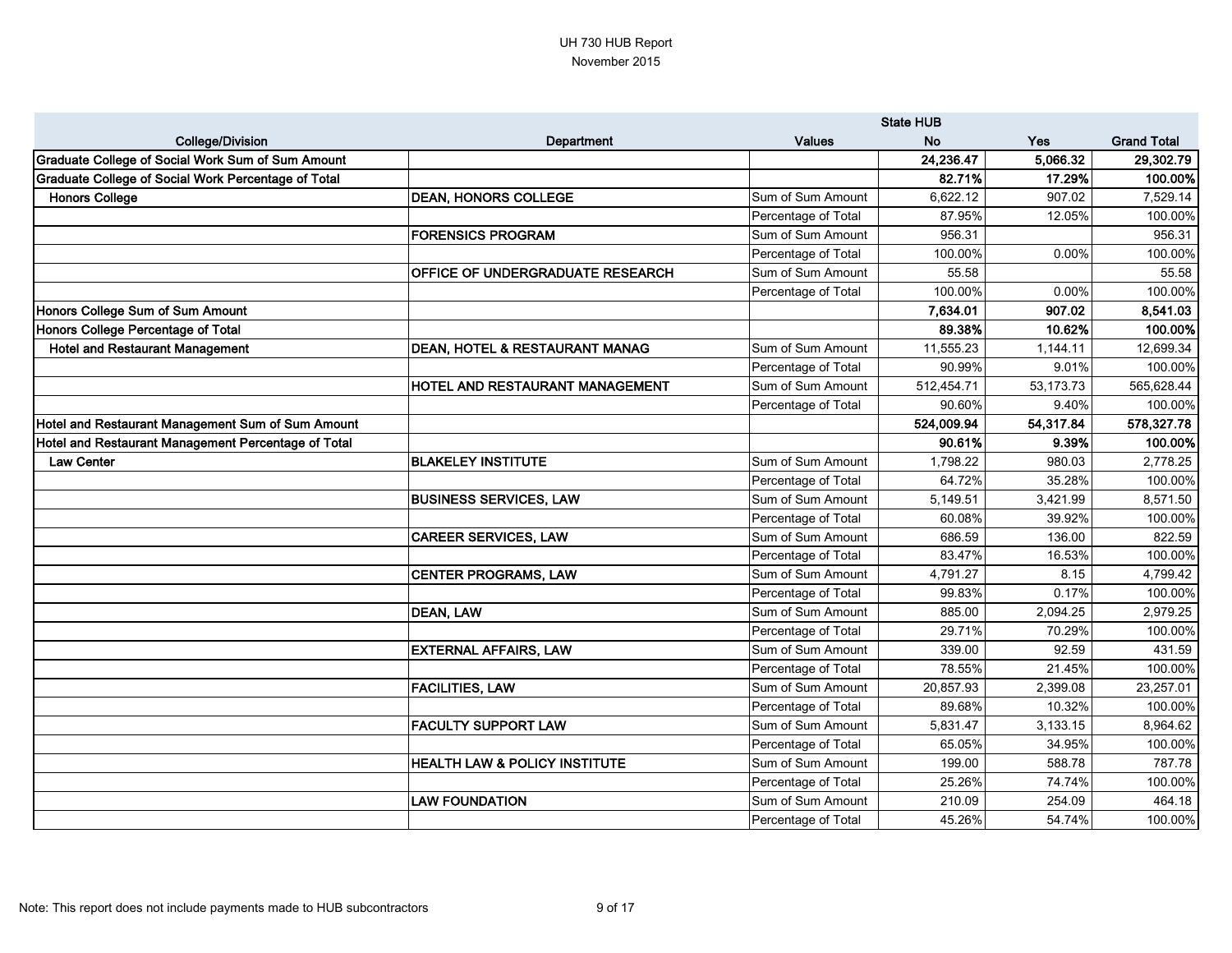|                                         |                                               |                     | <b>State HUB</b> |           |                    |
|-----------------------------------------|-----------------------------------------------|---------------------|------------------|-----------|--------------------|
| <b>College/Division</b>                 | Department                                    | <b>Values</b>       | <b>No</b>        | Yes       | <b>Grand Total</b> |
| <b>Law Center</b>                       | <b>LAW INFORMATION TECHNOLOGY</b>             | Sum of Sum Amount   | 39,851.62        | 7,601.66  | 47,453.28          |
|                                         |                                               | Percentage of Total | 83.98%           | 16.02%    | 100.00%            |
|                                         | <b>LAW LIBRARY</b>                            | Sum of Sum Amount   | 17,204.43        | 736.20    | 17,940.63          |
|                                         |                                               | Percentage of Total | 95.90%           | 4.10%     | 100.00%            |
|                                         | <b>LEGAL AID CLINIC, LAW</b>                  | Sum of Sum Amount   | 426.81           | 125.02    | 551.83             |
|                                         |                                               | Percentage of Total | 77.34%           | 22.66%    | 100.00%            |
|                                         | <b>LEGAL RESEARCH &amp; WRITING, LAW</b>      | Sum of Sum Amount   | 3,124.28         | 1,335.80  | 4,460.08           |
|                                         |                                               | Percentage of Total | 70.05%           | 29.95%    | 100.00%            |
|                                         | <b>NORTH AMERICAN CONSORTIUM OF LEGAL EDU</b> | Sum of Sum Amount   | 118.50           |           | 118.50             |
|                                         |                                               | Percentage of Total | 100.00%          | 0.00%     | 100.00%            |
|                                         | <b>PUBLIC RELS &amp; MARKETING, LAW</b>       | Sum of Sum Amount   | 5,716.00         |           | 5,716.00           |
|                                         |                                               | Percentage of Total | 100.00%          | 0.00%     | 100.00%            |
|                                         | <b>STUDENT ORGANIZATION, LAW</b>              | Sum of Sum Amount   | 234.70           |           | 234.70             |
|                                         |                                               | Percentage of Total | 100.00%          | 0.00%     | 100.00%            |
|                                         | <b>STUDENT SERVICES, LAW</b>                  | Sum of Sum Amount   | 12,616.15        | 948.44    | 13,564.59          |
|                                         |                                               | Percentage of Total | 93.01%           | 6.99%     | 100.00%            |
| Law Center Sum of Sum Amount            |                                               |                     | 120,040.57       | 23,855.23 | 143,895.80         |
| Law Center Percentage of Total          |                                               |                     | 83.42%           | 16.58%    | 100.00%            |
| <b>Liberal Arts and Social Sciences</b> | <b>AEROSPACE STUDIES</b>                      | Sum of Sum Amount   | 123.94           | 3,068.80  | 3,192.74           |
|                                         |                                               | Percentage of Total | 3.88%            | 96.12%    | 100.00%            |
|                                         | <b>AFRICAN-AMERICAN STUDIES</b>               | Sum of Sum Amount   | 3,004.19         | 838.64    | 3,842.83           |
|                                         |                                               | Percentage of Total | 78.18%           | 21.82%    | 100.00%            |
|                                         | <b>ART</b>                                    | Sum of Sum Amount   | 8,998.79         | 2,853.82  | 11,852.61          |
|                                         |                                               | Percentage of Total | 75.92%           | 24.08%    | 100.00%            |
|                                         | <b>ARTE PUBLICO</b>                           | Sum of Sum Amount   | 27,076.53        |           | 27,076.53          |
|                                         |                                               | Percentage of Total | 100.00%          | 0.00%     | 100.00%            |
|                                         | <b>BAND</b>                                   | Sum of Sum Amount   | 21,614.07        |           | 21,614.07          |
|                                         |                                               | Percentage of Total | 100.00%          | $0.00\%$  | 100.00%            |
|                                         | <b>BLAFFER GALLERY</b>                        | Sum of Sum Amount   | 28,934.62        | 313.69    | 29,248.31          |
|                                         |                                               | Percentage of Total | 98.93%           | 1.07%     | 100.00%            |
|                                         | COMMUNICATION                                 | Sum of Sum Amount   | 28,295.09        | 397.01    | 28,692.10          |
|                                         |                                               | Percentage of Total | 98.62%           | 1.38%     | 100.00%            |
|                                         | <b>COMMUNICATIONS DISORDERS</b>               | Sum of Sum Amount   | 44,434.84        | 284.66    | 44,719.50          |
|                                         |                                               | Percentage of Total | 99.36%           | 0.64%     | 100.00%            |
|                                         | COMPARATIVE CULTURAL STUDIES                  | Sum of Sum Amount   | 12,698.68        | 2,364.52  | 15,063.20          |
|                                         |                                               | Percentage of Total | 84.30%           | 15.70%    | 100.00%            |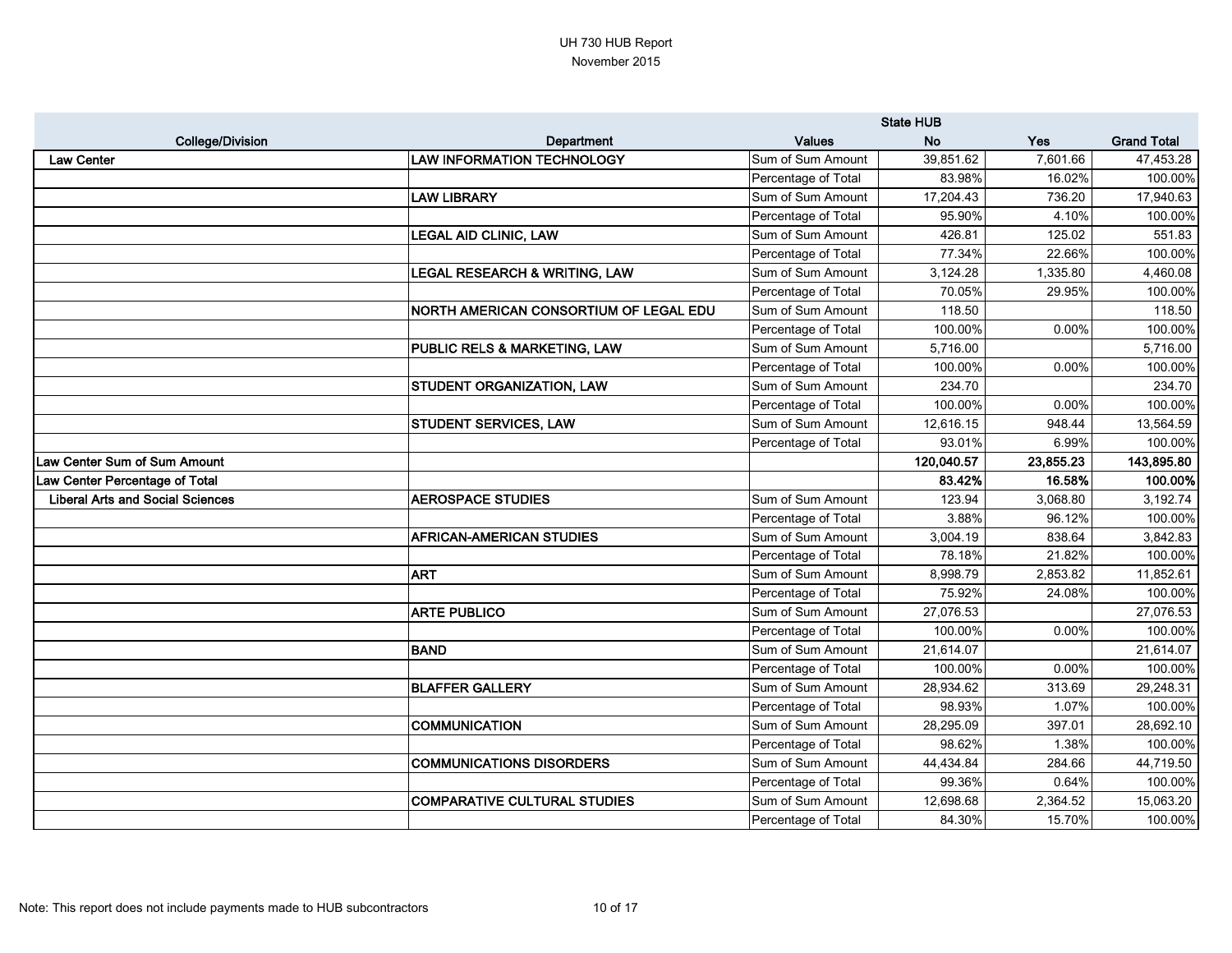|                                         |                                         |                     | <b>State HUB</b> |          |                    |
|-----------------------------------------|-----------------------------------------|---------------------|------------------|----------|--------------------|
| <b>College/Division</b>                 | Department                              | <b>Values</b>       | <b>No</b>        | Yes      | <b>Grand Total</b> |
| <b>Liberal Arts and Social Sciences</b> | <b>CTR NEURO AND BIOMECH RESEARCH</b>   | Sum of Sum Amount   | 3,439.22         |          | 3,439.22           |
|                                         |                                         | Percentage of Total | 100.00%          | 0.00%    | 100.00%            |
|                                         | <b>CWMCA CENTER FOR THE ARTS</b>        | Sum of Sum Amount   | 38,281.38        |          | 38,281.38          |
|                                         |                                         | Percentage of Total | 100.00%          | 0.00%    | 100.00%            |
|                                         | <b>DEAN, LIBERAL ARTS &amp; SOC SCI</b> | Sum of Sum Amount   | 5,121.61         | 1,493.32 | 6,614.93           |
|                                         |                                         | Percentage of Total | 77.43%           | 22.57%   | 100.00%            |
|                                         | <b>ECONOMICS</b>                        | Sum of Sum Amount   | 9,335.27         | 262.43   | 9,597.70           |
|                                         |                                         | Percentage of Total | 97.27%           | 2.73%    | 100.00%            |
|                                         | <b>ENGLISH</b>                          | Sum of Sum Amount   | 15,198.31        | 2,248.69 | 17,447.00          |
|                                         |                                         | Percentage of Total | 87.11%           | 12.89%   | 100.00%            |
|                                         | HEALTH AND HUMAN PERFORMANCE            | Sum of Sum Amount   | 39,970.34        | 475.99   | 40,446.33          |
|                                         |                                         | Percentage of Total | 98.82%           | 1.18%    | 100.00%            |
|                                         | <b>HISPANIC STUDIES</b>                 | Sum of Sum Amount   | 3,326.65         | 290.42   | 3,617.07           |
|                                         |                                         | Percentage of Total | 91.97%           | 8.03%    | 100.00%            |
|                                         | <b>HISTORY</b>                          | Sum of Sum Amount   | 7,494.49         | 704.30   | 8,198.79           |
|                                         |                                         | Percentage of Total | 91.41%           | 8.59%    | 100.00%            |
|                                         | <b>HOBBY CENTER FOR PUBLIC POLICY</b>   | Sum of Sum Amount   | 2,479.73         | 642.53   | 3,122.26           |
|                                         |                                         | Percentage of Total | 79.42%           | 20.58%   | 100.00%            |
|                                         | <b>MEXICAN-AMERICAN STUDIES</b>         | Sum of Sum Amount   | 6,980.06         | 586.12   | 7,566.18           |
|                                         |                                         | Percentage of Total | 92.25%           | 7.75%    | 100.00%            |
|                                         | <b>MILITARY SCIENCE</b>                 | Sum of Sum Amount   | 1,249.10         |          | 1,249.10           |
|                                         |                                         | Percentage of Total | 100.00%          | 0.00%    | 100.00%            |
|                                         | <b>MODERN AND CLASSICAL LANGUAGES</b>   | Sum of Sum Amount   | 3,500.79         | 150.28   | 3,651.07           |
|                                         |                                         | Percentage of Total | 95.88%           | 4.12%    | 100.00%            |
|                                         | <b>MUSIC</b>                            | Sum of Sum Amount   | 73,798.43        | 3,313.79 | 77,112.22          |
|                                         |                                         | Percentage of Total | 95.70%           | 4.30%    | 100.00%            |
|                                         | <b>PHILOSOPHY</b>                       | Sum of Sum Amount   | 584.68           | 178.16   | 762.84             |
|                                         |                                         | Percentage of Total | 76.65%           | 23.35%   | 100.00%            |
|                                         | <b>POLITICAL SCIENCE</b>                | Sum of Sum Amount   | 2,249.43         | 906.98   | 3,156.41           |
|                                         |                                         | Percentage of Total | 71.27%           | 28.73%   | 100.00%            |
|                                         | <b>PSYCHOLOGY</b>                       | Sum of Sum Amount   | 54,786.67        | 1,414.79 | 56,201.46          |
|                                         |                                         | Percentage of Total | 97.48%           | 2.52%    | 100.00%            |
|                                         | <b>PUBLIC ADMINISTRATION PROGRAM</b>    | Sum of Sum Amount   | 469.34           |          | 469.34             |
|                                         |                                         | Percentage of Total | 100.00%          | 0.00%    | 100.00%            |
|                                         | SOCIOLOGY                               | Sum of Sum Amount   | 1,066.28         | 1,167.28 | 2,233.56           |
|                                         |                                         | Percentage of Total | 47.74%           | 52.26%   | 100.00%            |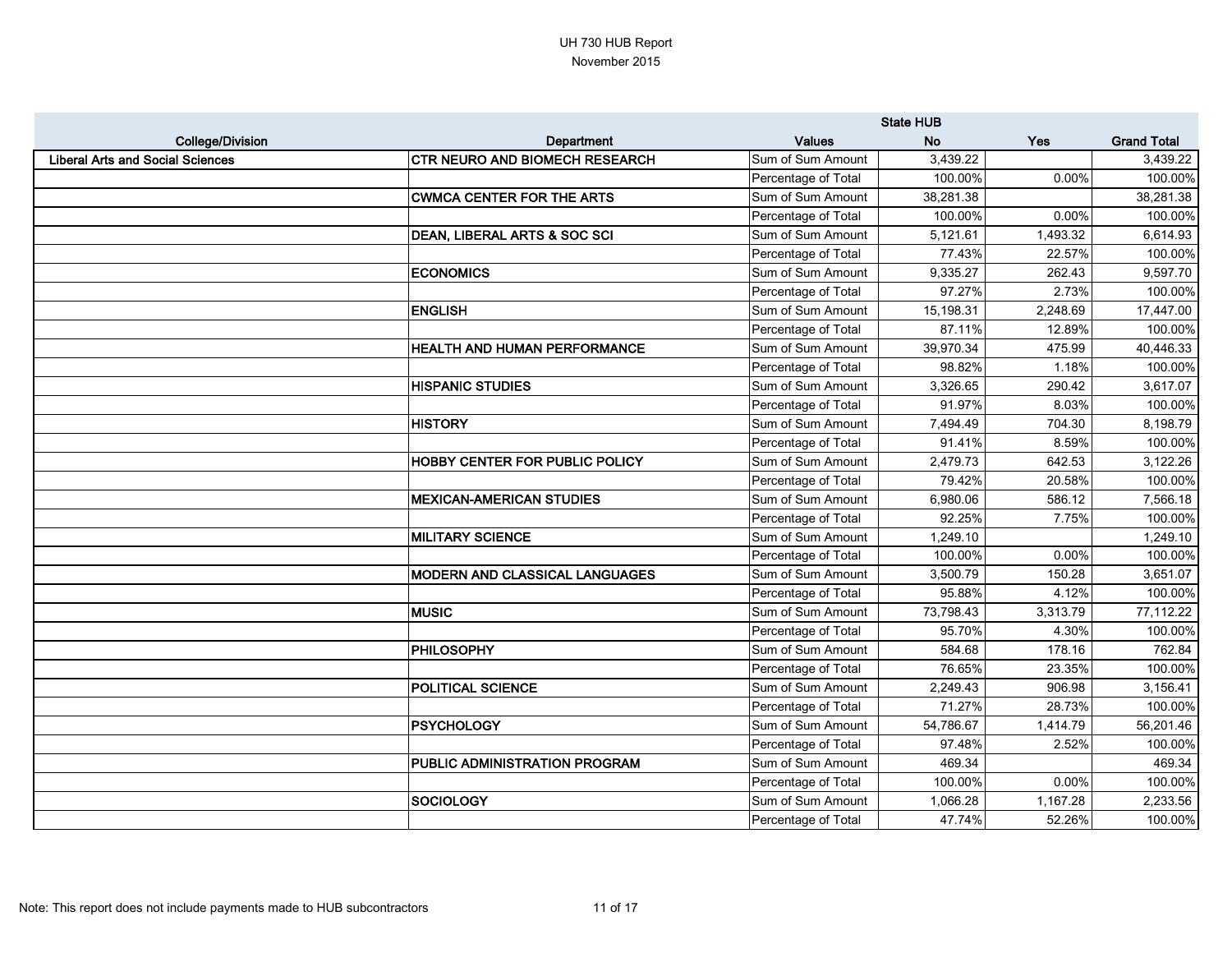|                                                      |                                                       |                     | <b>State HUB</b> |           |                    |
|------------------------------------------------------|-------------------------------------------------------|---------------------|------------------|-----------|--------------------|
| <b>College/Division</b>                              | Department                                            | <b>Values</b>       | <b>No</b>        | Yes       | <b>Grand Total</b> |
| <b>Liberal Arts and Social Sciences</b>              | <b>THEATER</b>                                        | Sum of Sum Amount   | 22,962.27        | 701.04    | 23,663.31          |
|                                                      |                                                       | Percentage of Total | 97.04%           | 2.96%     | 100.00%            |
|                                                      | WOMEN'S STUDIES PROGRAM                               | Sum of Sum Amount   | 3,474.43         | 265.62    | 3,740.05           |
|                                                      |                                                       | Percentage of Total | 92.90%           | 7.10%     | 100.00%            |
| Liberal Arts and Social Sciences Sum of Sum Amount   |                                                       |                     | 470,949.23       | 24,922.88 | 495,872.11         |
| Liberal Arts and Social Sciences Percentage of Total |                                                       |                     | 94.97%           | 5.03%     | 100.00%            |
| Library                                              | <b>UNIVERSITY LIBRARIES</b>                           | Sum of Sum Amount   | 977,703.86       | 16,089.41 | 993,793.27         |
|                                                      |                                                       | Percentage of Total | 98.38%           | 1.62%     | 100.00%            |
| Library Sum of Sum Amount                            |                                                       |                     | 977,703.86       | 16,089.41 | 993,793.27         |
| <b>Library Percentage of Total</b>                   |                                                       |                     | 98.38%           | 1.62%     | 100.00%            |
| <b>Natural Science and Mathematics</b>               | <b>BIOLOGY &amp; BIOCHEMISTRY</b>                     | Sum of Sum Amount   | 135,440.89       | 2,237.66  | 137,678.55         |
|                                                      |                                                       | Percentage of Total | 98.37%           | 1.63%     | 100.00%            |
|                                                      | ICHEMISTRY                                            | Sum of Sum Amount   | 219,866.90       | 1,591.10  | 221,458.00         |
|                                                      |                                                       | Percentage of Total | 99.28%           | 0.72%     | 100.00%            |
|                                                      | <b>COMPUTER SCIENCE</b>                               | Sum of Sum Amount   | 36,257.84        | 21,444.95 | 57,702.79          |
|                                                      |                                                       | Percentage of Total | 62.84%           | 37.16%    | 100.00%            |
|                                                      | <b>CTR FOR APPLIED GEOSC &amp; ENERGY (CAGE)</b>      | Sum of Sum Amount   | 1,792.73         |           | 1,792.73           |
|                                                      |                                                       | Percentage of Total | 100.00%          | 0.00%     | 100.00%            |
|                                                      | <b>CTR FOR NUCLEAR RECEPTORS &amp; CELL SIGNALING</b> | Sum of Sum Amount   | 33,104.13        | 480.75    | 33,584.88          |
|                                                      |                                                       | Percentage of Total | 98.57%           | 1.43%     | 100.00%            |
|                                                      | <b>DEAN, NATURAL SCIENCE &amp; MATHE</b>              | Sum of Sum Amount   | 7,725.34         | 770.54    | 8,495.88           |
|                                                      |                                                       | Percentage of Total | 90.93%           | 9.07%     | 100.00%            |
|                                                      | <b>EARTH AND ATMOSPHERIC SCIENCES</b>                 | Sum of Sum Amount   | 87,814.47        | 1,810.23  | 89,624.70          |
|                                                      |                                                       | Percentage of Total | 97.98%           | 2.02%     | 100.00%            |
|                                                      | <b>HOUSTON COASTAL CENTER</b>                         | Sum of Sum Amount   | 334.50           |           | 334.50             |
|                                                      |                                                       | Percentage of Total | 100.00%          | 0.00%     | 100.00%            |
|                                                      | INST FOR CLIMATE/ATMOSPHERIC SCIENCE (CAS)            | Sum of Sum Amount   | 1,134.00         |           | 1,134.00           |
|                                                      |                                                       | Percentage of Total | 100.00%          | 0.00%     | 100.00%            |
|                                                      | <b>MATHEMATICS</b>                                    | Sum of Sum Amount   | 30,268.52        | 2,874.06  | 33,142.58          |
|                                                      |                                                       | Percentage of Total | 91.33%           | 8.67%     | 100.00%            |
|                                                      | <b>PHYSICS</b>                                        | Sum of Sum Amount   | 63,473.27        | 40.00     | 63,513.27          |
|                                                      |                                                       | Percentage of Total | 99.94%           | 0.06%     | 100.00%            |
| Natural Science and Mathematics Sum of Sum Amount    |                                                       |                     | 617,212.59       | 31,249.29 | 648,461.88         |
| Natural Science and Mathematics Percentage of Total  |                                                       |                     | 95.18%           | 4.82%     | 100.00%            |
| Optometry                                            | <b>DEAN, OPTOMETRY</b>                                | Sum of Sum Amount   | 10,791.63        | 13,166.48 | 23,958.11          |
|                                                      |                                                       | Percentage of Total | 45.04%           | 54.96%    | 100.00%            |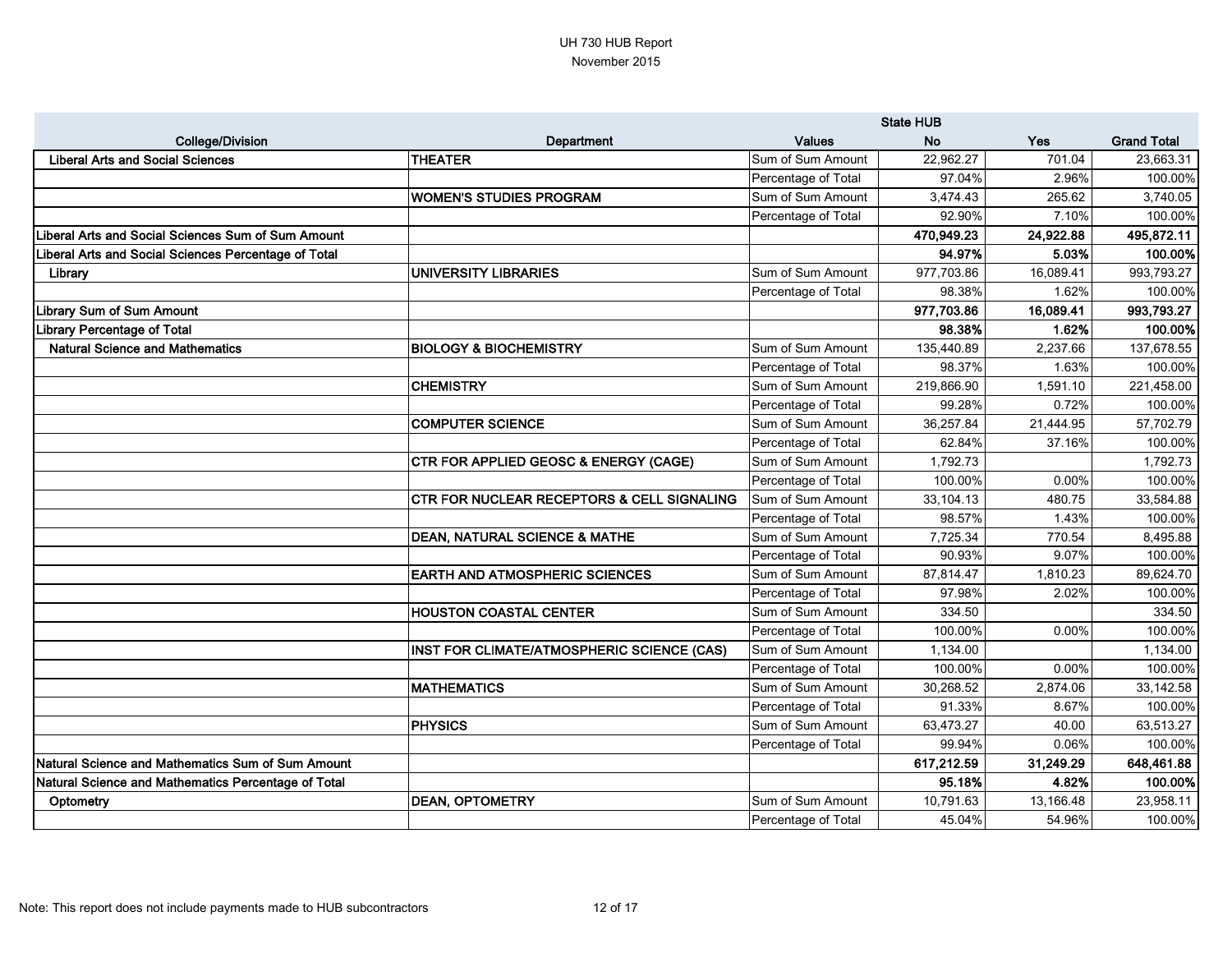|                                      |                                             | <b>State HUB</b>    |             |            |                    |
|--------------------------------------|---------------------------------------------|---------------------|-------------|------------|--------------------|
| <b>College/Division</b>              | Department                                  | <b>Values</b>       | <b>No</b>   | <b>Yes</b> | <b>Grand Total</b> |
| Optometry                            | <b>OPT VISION SCIENCES</b>                  | Sum of Sum Amount   | 19,404.02   |            | 19,404.02          |
|                                      |                                             | Percentage of Total | 100.00%     | 0.00%      | 100.00%            |
|                                      | <b>OPTOMETRY CLINIC</b>                     | Sum of Sum Amount   | 225, 158.94 | 23,578.28  | 248,737.22         |
|                                      |                                             | Percentage of Total | 90.52%      | 9.48%      | 100.00%            |
| <b>Optometry Sum of Sum Amount</b>   |                                             |                     | 255,354.59  | 36,744.76  | 292,099.35         |
| <b>Optometry Percentage of Total</b> |                                             |                     | 87.42%      | 12.58%     | 100.00%            |
| Pharmacy                             | <b>DEAN, PHARMACY</b>                       | Sum of Sum Amount   | 12,735.36   | 1,546.51   | 14,281.87          |
|                                      |                                             | Percentage of Total | 89.17%      | 10.83%     | 100.00%            |
|                                      | <b>EXPERIENTIAL PROGRAMS</b>                | Sum of Sum Amount   | 12,889.32   | 136.26     | 13,025.58          |
|                                      |                                             | Percentage of Total | 98.95%      | 1.05%      | 100.00%            |
|                                      | <b>INSTITUTE OF COMMUNITY HEALTH</b>        | Sum of Sum Amount   |             | 339.90     | 339.90             |
|                                      |                                             | Percentage of Total | 0.00%       | 100.00%    | 100.00%            |
|                                      | PHAR HEALTH OUTCOMES & POLICY               | Sum of Sum Amount   | 3,401.45    |            | 3,401.45           |
|                                      |                                             | Percentage of Total | 100.00%     | 0.00%      | 100.00%            |
|                                      | PHARM PRACTICE & TRANS RESEARCH             | Sum of Sum Amount   | 19,154.18   | 1,127.82   | 20,282.00          |
|                                      |                                             | Percentage of Total | 94.44%      | 5.56%      | 100.00%            |
|                                      | PHARMACOLOGICAL & PHARMACEUTIC              | Sum of Sum Amount   | 217,728.67  | 7,025.98   | 224,754.65         |
|                                      |                                             | Percentage of Total | 96.87%      | 3.13%      | 100.00%            |
|                                      | <b>STUDENT SERVICES PHARMACY</b>            | Sum of Sum Amount   | 7,146.80    |            | 7,146.80           |
|                                      |                                             | Percentage of Total | 100.00%     | 0.00%      | 100.00%            |
| Pharmacy Sum of Sum Amount           |                                             |                     | 273,055.78  | 10,176.47  | 283,232.25         |
| <b>Pharmacy Percentage of Total</b>  |                                             |                     | 96.41%      | 3.59%      | 100.00%            |
| Research                             | ADV SUPERCONDUCTIVITY MANUF INST (ASMI)     | Sum of Sum Amount   | 37,635.32   |            | 37,635.32          |
|                                      |                                             | Percentage of Total | 100.00%     | 0.00%      | 100.00%            |
|                                      | <b>ANIMAL CARE OPERATIONS</b>               | Sum of Sum Amount   | 55,304.64   | 1,241.80   | 56,546.44          |
|                                      |                                             | Percentage of Total | 97.80%      | 2.20%      | 100.00%            |
|                                      | <b>BUSINESS OPERATIONS &amp; IT</b>         | Sum of Sum Amount   | 2,736.98    | 258.84     | 2,995.82           |
|                                      |                                             | Percentage of Total | 91.36%      | 8.64%      | 100.00%            |
|                                      | CENTER FOR ADVANCED COMPUTING & DATA SYS    | Sum of Sum Amount   | 10,556.50   | 3,442.10   | 13,998.60          |
|                                      |                                             | Percentage of Total | 75.41%      | 24.59%     | 100.00%            |
|                                      | <b>CENTER FOR ADVANCED MATERIALS</b>        | Sum of Sum Amount   | 253.57      |            | 253.57             |
|                                      |                                             | Percentage of Total | 100.00%     | 0.00%      | 100.00%            |
|                                      | <b>ENVIRONMENT HEALTH &amp; LIFE SAFETY</b> | Sum of Sum Amount   | 18,626.48   |            | 18,626.48          |
|                                      |                                             | Percentage of Total | 100.00%     | 0.00%      | 100.00%            |
|                                      | <b>GRANT DEVELOPMENT</b>                    | Sum of Sum Amount   | 184.41      |            | 184.41             |
|                                      |                                             | Percentage of Total | 100.00%     | 0.00%      | 100.00%            |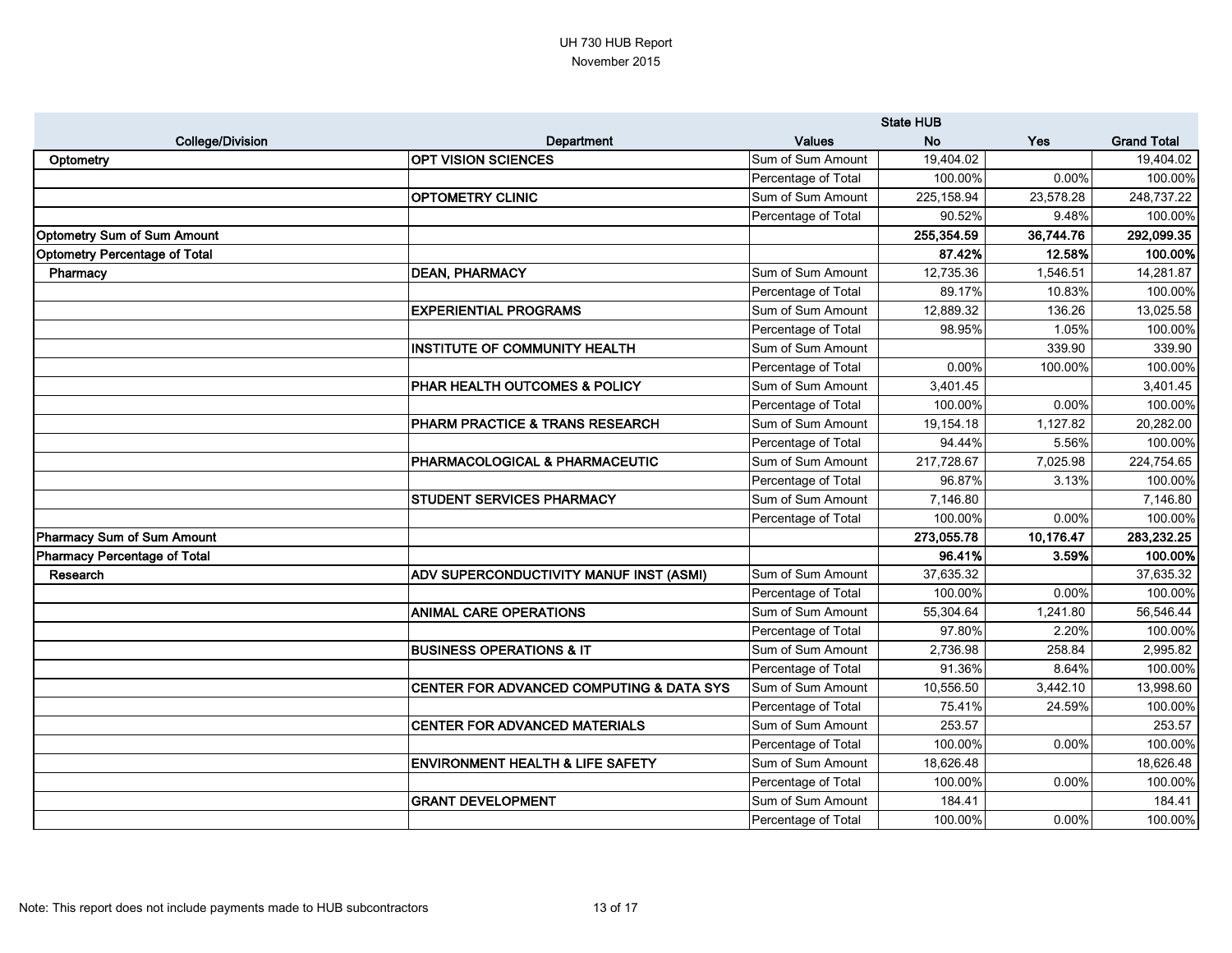|                                            |                                                | <b>State HUB</b>    |            |           |                    |
|--------------------------------------------|------------------------------------------------|---------------------|------------|-----------|--------------------|
| <b>College/Division</b>                    | Department                                     | <b>Values</b>       | <b>No</b>  | Yes       | <b>Grand Total</b> |
| <b>Research</b>                            | <b>GRANTS AND CONTRACTS</b>                    | Sum of Sum Amount   | 33, 154.48 | 48.75     | 33,203.23          |
|                                            |                                                | Percentage of Total | 99.85%     | 0.15%     | 100.00%            |
|                                            | OFFICE OF INTELLECTUAL PROPERTY MGMT           | Sum of Sum Amount   | 247,588.90 | 771.00    | 248,359.90         |
|                                            |                                                | Percentage of Total | 99.69%     | 0.31%     | 100.00%            |
|                                            | <b>RESEARCH</b>                                | Sum of Sum Amount   | 8,960.85   | 5,712.04  | 14,672.89          |
|                                            |                                                | Percentage of Total | 61.07%     | 38.93%    | 100.00%            |
|                                            | <b>RESEARCH INVESTMENT FUND</b>                | Sum of Sum Amount   | 150,675.69 |           | 150,675.69         |
|                                            |                                                | Percentage of Total | 100.00%    | 0.00%     | 100.00%            |
|                                            | <b>RESEARCH POLICIES/COMPLIANCE/COMMITTEES</b> | Sum of Sum Amount   | 1,553.69   | 35.79     | 1,589.48           |
|                                            |                                                | Percentage of Total | 97.75%     | 2.25%     | 100.00%            |
|                                            | <b>TIMES</b>                                   | Sum of Sum Amount   | 66,644.25  | 6,525.45  | 73,169.70          |
|                                            |                                                | Percentage of Total | 91.08%     | 8.92%     | 100.00%            |
|                                            | TX CTR SUPERCONDUCTIVITY AT UH                 | Sum of Sum Amount   | 12,439.97  | 241.68    | 12,681.65          |
|                                            |                                                | Percentage of Total | 98.09%     | 1.91%     | 100.00%            |
|                                            | TX OBESITY RESEARCH CENTER                     | Sum of Sum Amount   | 2,511.00   | 1,036.55  | 3,547.55           |
|                                            |                                                | Percentage of Total | 70.78%     | 29.22%    | 100.00%            |
| Research Sum of Sum Amount                 |                                                |                     | 648,826.73 | 19,314.00 | 668,140.73         |
| <b>Research Percentage of Total</b>        |                                                |                     | 97.11%     | 2.89%     | 100.00%            |
| <b>School of Nursing</b>                   | <b>DEAN, SCHOOL OF NURSING</b>                 | Sum of Sum Amount   | 2,922.27   | 360.02    | 3,282.29           |
|                                            |                                                | Percentage of Total | 89.03%     | 10.97%    | 100.00%            |
| <b>School of Nursing Sum of Sum Amount</b> |                                                |                     | 2,922.27   | 360.02    | 3,282.29           |
| School of Nursing Percentage of Total      |                                                |                     | 89.03%     | 10.97%    | 100.00%            |
| <b>Student Affairs</b>                     | <b>ADMISSIONS</b>                              | Sum of Sum Amount   | 180,807.33 | 1,791.52  | 182,598.85         |
|                                            |                                                | Percentage of Total | 99.02%     | 0.98%     | 100.00%            |
|                                            | <b>CAMPUS RECREATION</b>                       | Sum of Sum Amount   | 18,404.18  |           | 18,404.18          |
|                                            |                                                | Percentage of Total | 100.00%    | 0.00%     | 100.00%            |
|                                            | <b>CAMPUS SOLUTIONS SERVICES</b>               | Sum of Sum Amount   | 2,306.99   | 1,228.78  | 3,535.77           |
|                                            |                                                | Percentage of Total | 65.25%     | 34.75%    | 100.00%            |
|                                            | <b>CENTER FOR DIVERSITY &amp; INCLUSION</b>    | Sum of Sum Amount   | 1,776.96   | 267.86    | 2,044.82           |
|                                            |                                                | Percentage of Total | 86.90%     | 13.10%    | 100.00%            |
|                                            | CENTER FOR FRATERNITY & SORORITY LIFE          | Sum of Sum Amount   | 3,353.75   | 121.68    | 3,475.43           |
|                                            |                                                | Percentage of Total | 96.50%     | 3.50%     | 100.00%            |
|                                            | CENTER FOR STUDENT INVOLVEMENT                 | Sum of Sum Amount   | 182,110.24 | 7,690.14  | 189,800.38         |
|                                            |                                                | Percentage of Total | 95.95%     | 4.05%     | 100.00%            |
|                                            | CENTER FOR STUDENT MEDIA                       | Sum of Sum Amount   | 30,225.72  | 412.28    | 30,638.00          |
|                                            |                                                | Percentage of Total | 98.65%     | 1.35%     | 100.00%            |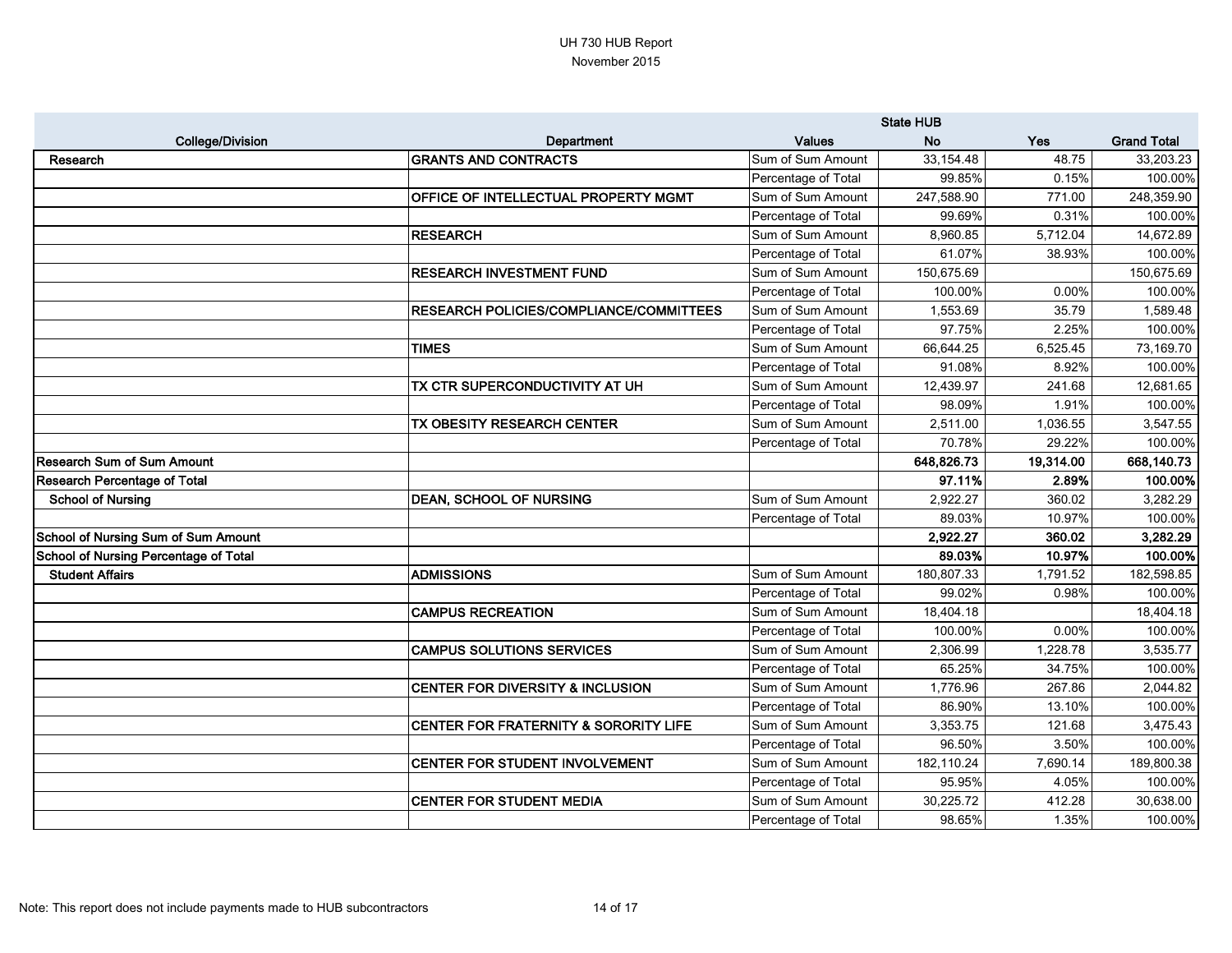|                         |                                           | <b>State HUB</b>    |            |            |                    |
|-------------------------|-------------------------------------------|---------------------|------------|------------|--------------------|
| <b>College/Division</b> | Department                                | <b>Values</b>       | <b>No</b>  | <b>Yes</b> | <b>Grand Total</b> |
| <b>Student Affairs</b>  | <b>CENTER FOR STUDENTS W/DISABILITIES</b> | Sum of Sum Amount   | 129,346.19 | 68,692.10  | 198,038.29         |
|                         |                                           | Percentage of Total | 65.31%     | 34.69%     | 100.00%            |
|                         | <b>CHILDREN'S LEARNING CENTER</b>         | Sum of Sum Amount   | 12,206.17  | 1,307.31   | 13,513.48          |
|                         |                                           | Percentage of Total | 90.33%     | 9.67%      | 100.00%            |
|                         | <b>COUNSELING AND PSYCH SVCS</b>          | Sum of Sum Amount   | 10,818.13  | 2,411.37   | 13,229.50          |
|                         |                                           | Percentage of Total | 81.77%     | 18.23%     | 100.00%            |
|                         | <b>DEAN OF STUDENTS</b>                   | Sum of Sum Amount   | 9,201.80   | 2,308.55   | 11,510.35          |
|                         |                                           | Percentage of Total | 79.94%     | 20.06%     | 100.00%            |
|                         | <b>ENROLLMENT MANAGEMENT SERVICES</b>     | Sum of Sum Amount   | 1,006.41   | 309.64     | 1,316.05           |
|                         |                                           | Percentage of Total | 76.47%     | 23.53%     | 100.00%            |
|                         | <b>LGBTQ RESOURCE CENTER</b>              | Sum of Sum Amount   |            | 451.77     | 451.77             |
|                         |                                           | Percentage of Total | 0.00%      | 100.00%    | 100.00%            |
|                         | OFFICE OF THE UNIVERSITY REGISTRAR        | Sum of Sum Amount   | 9,798.11   | 2,882.28   | 12,680.39          |
|                         |                                           | Percentage of Total | 77.27%     | 22.73%     | 100.00%            |
|                         | <b>RELIGION CENTER</b>                    | Sum of Sum Amount   | 1,804.52   | 289.21     | 2,093.73           |
|                         |                                           | Percentage of Total | 86.19%     | 13.81%     | 100.00%            |
|                         | SCHOLARSHIPS AND FINANCIAL AID            | Sum of Sum Amount   | 11,013.05  |            | 11,013.05          |
|                         |                                           | Percentage of Total | 100.00%    | 0.00%      | 100.00%            |
|                         | <b>STU COMMUNICATION &amp; MARKETING</b>  | Sum of Sum Amount   | 6,268.36   | 406.19     | 6,674.55           |
|                         |                                           | Percentage of Total | 93.91%     | 6.09%      | 100.00%            |
|                         | <b>STUDENT AFFAIRS</b>                    | Sum of Sum Amount   | 1,769.93   | 752.54     | 2,522.47           |
|                         |                                           | Percentage of Total | 70.17%     | 29.83%     | 100.00%            |
|                         | <b>STUDENT AFFAIRS IT SERVICES</b>        | Sum of Sum Amount   | 119.63     | 18.99      | 138.62             |
|                         |                                           | Percentage of Total | 86.30%     | 13.70%     | 100.00%            |
|                         | <b>STUDENT CENTER</b>                     | Sum of Sum Amount   | 50,120.75  | 9,003.68   | 59,124.43          |
|                         |                                           | Percentage of Total | 84.77%     | 15.23%     | 100.00%            |
|                         | <b>STUDENT HEALTH CENTER</b>              | Sum of Sum Amount   | 54,196.25  | 19,963.37  | 74,159.62          |
|                         |                                           | Percentage of Total | 73.08%     | 26.92%     | 100.00%            |
|                         | <b>STUDENT HOUSING - RESID LIFE</b>       | Sum of Sum Amount   | 33,580.05  | 3,224.34   | 36,804.39          |
|                         |                                           | Percentage of Total | 91.24%     | 8.76%      | 100.00%            |
|                         | <b>UNIVERSITY CAREER SERVICES</b>         | Sum of Sum Amount   | 8,321.62   | 1,758.34   | 10,079.96          |
|                         |                                           | Percentage of Total | 82.56%     | 17.44%     | 100.00%            |
|                         | <b>URBAN EXPERIENCE VPSA</b>              | Sum of Sum Amount   | 2,254.10   | 1,332.56   | 3,586.66           |
|                         |                                           | Percentage of Total | 62.85%     | 37.15%     | 100.00%            |
|                         | <b>VETERAN SERVICES</b>                   | Sum of Sum Amount   | 1,372.78   | 104.01     | 1,476.79           |
|                         |                                           | Percentage of Total | 92.96%     | 7.04%      | 100.00%            |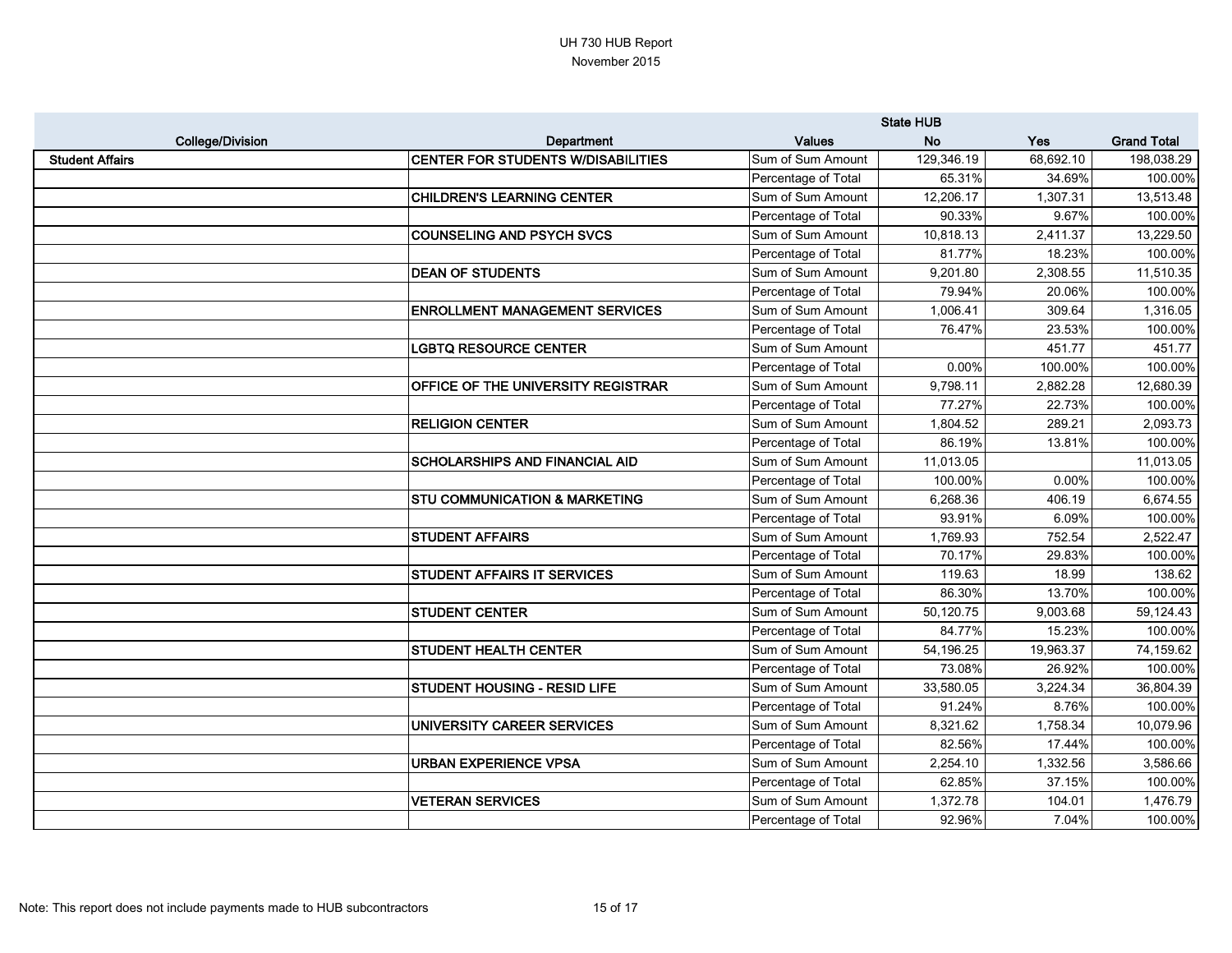|                                                      |                                              | <b>State HUB</b>    |            |             |                    |
|------------------------------------------------------|----------------------------------------------|---------------------|------------|-------------|--------------------|
| <b>College/Division</b>                              | Department                                   | <b>Values</b>       | <b>No</b>  | <b>Yes</b>  | <b>Grand Total</b> |
| <b>Student Affairs</b>                               | <b>WELLNESS CENTER</b>                       | Sum of Sum Amount   | 438.99     |             | 438.99             |
|                                                      |                                              | Percentage of Total | 100.00%    | 0.00%       | 100.00%            |
|                                                      | <b>WOMEN &amp; GENDER RESOURCE CENTER</b>    | Sum of Sum Amount   | 561.72     | 389.33      | 951.05             |
|                                                      |                                              | Percentage of Total | 59.06%     | 40.94%      | 100.00%            |
| <b>Student Affairs Sum of Sum Amount</b>             |                                              |                     | 763,183.73 | 127, 117.84 | 890,301.57         |
| <b>Student Affairs Percentage of Total</b>           |                                              |                     | 85.72%     | 14.28%      | 100.00%            |
| Technology                                           | CENTER FOR TECHNOLOGY LITERACY               | Sum of Sum Amount   | 1,314.08   |             | 1,314.08           |
|                                                      |                                              | Percentage of Total | 100.00%    | 0.00%       | 100.00%            |
|                                                      | <b>CONSTRUCTION MANAGEMENT</b>               | Sum of Sum Amount   | 1,815.89   | 1,703.47    | 3,519.36           |
|                                                      |                                              | Percentage of Total | 51.60%     | 48.40%      | 100.00%            |
|                                                      | CTR FOR INFO SCRTY, RES & EDU                | Sum of Sum Amount   | 2,143.57   |             | 2,143.57           |
|                                                      |                                              | Percentage of Total | 100.00%    | 0.00%       | 100.00%            |
|                                                      | <b>DEAN, TECHNOLOGY</b>                      | Sum of Sum Amount   | 40,199.54  | 1,282.55    | 41,482.09          |
|                                                      |                                              | Percentage of Total | 96.91%     | 3.09%       | 100.00%            |
|                                                      | <b>ENGINEERING TECHNOLOGY</b>                | Sum of Sum Amount   | 39,882.20  | 34.06       | 39,916.26          |
|                                                      |                                              | Percentage of Total | 99.91%     | 0.09%       | 100.00%            |
|                                                      | HUMAN DEVELOP AND CONSUMER SCI               | Sum of Sum Amount   | 5,810.99   | 177.67      | 5,988.66           |
|                                                      |                                              | Percentage of Total | 97.03%     | 2.97%       | 100.00%            |
|                                                      | <b>INFORMATION &amp; LOGISTICS TECH</b>      | Sum of Sum Amount   | 16,273.44  | 126.78      | 16,400.22          |
|                                                      |                                              | Percentage of Total | 99.23%     | 0.77%       | 100.00%            |
| <b>Technology Sum of Sum Amount</b>                  |                                              |                     | 107,439.71 | 3,324.53    | 110,764.24         |
| <b>Technology Percentage of Total</b>                |                                              |                     | 97.00%     | 3.00%       | 100.00%            |
| Univ Marketing, Comm & Media Rel                     | MARKETING-UNIV MKT, COMM & MEDIA REL         | Sum of Sum Amount   | 35,833.26  | 7,003.61    | 42,836.87          |
|                                                      |                                              | Percentage of Total | 83.65%     | 16.35%      | 100.00%            |
|                                                      | <b>MEDIA RELATIONS</b>                       | Sum of Sum Amount   | 229.95     |             | 229.95             |
|                                                      |                                              | Percentage of Total | 100.00%    | 0.00%       | 100.00%            |
|                                                      | <b>VC/VP UNIV MKTG, COMM &amp; MEDIA REL</b> | Sum of Sum Amount   | 4,973.26   | 633.30      | 5,606.56           |
|                                                      |                                              | Percentage of Total | 88.70%     | 11.30%      | 100.00%            |
| Univ Marketing, Comm & Media Rel Sum of Sum Amount   |                                              |                     | 41,036.47  | 7,636.91    | 48,673.38          |
| Univ Marketing, Comm & Media Rel Percentage of Total |                                              |                     | 84.31%     | 15.69%      | 100.00%            |
| <b>University Advancement</b>                        | <b>ALUMNI RELATIONS</b>                      | Sum of Sum Amount   | 10,561.13  | 1,227.60    | 11,788.73          |
|                                                      |                                              | Percentage of Total | 89.59%     | 10.41%      | 100.00%            |
|                                                      | <b>ANNUAL GIVING</b>                         | Sum of Sum Amount   | 67,304.41  | 165.93      | 67,470.34          |
|                                                      |                                              | Percentage of Total | 99.75%     | 0.25%       | 100.00%            |
|                                                      | <b>BUSINESS OPERATIONS</b>                   | Sum of Sum Amount   | 2,114.56   | 12,975.53   | 15,090.09          |
|                                                      |                                              | Percentage of Total | 14.01%     | 85.99%      | 100.00%            |